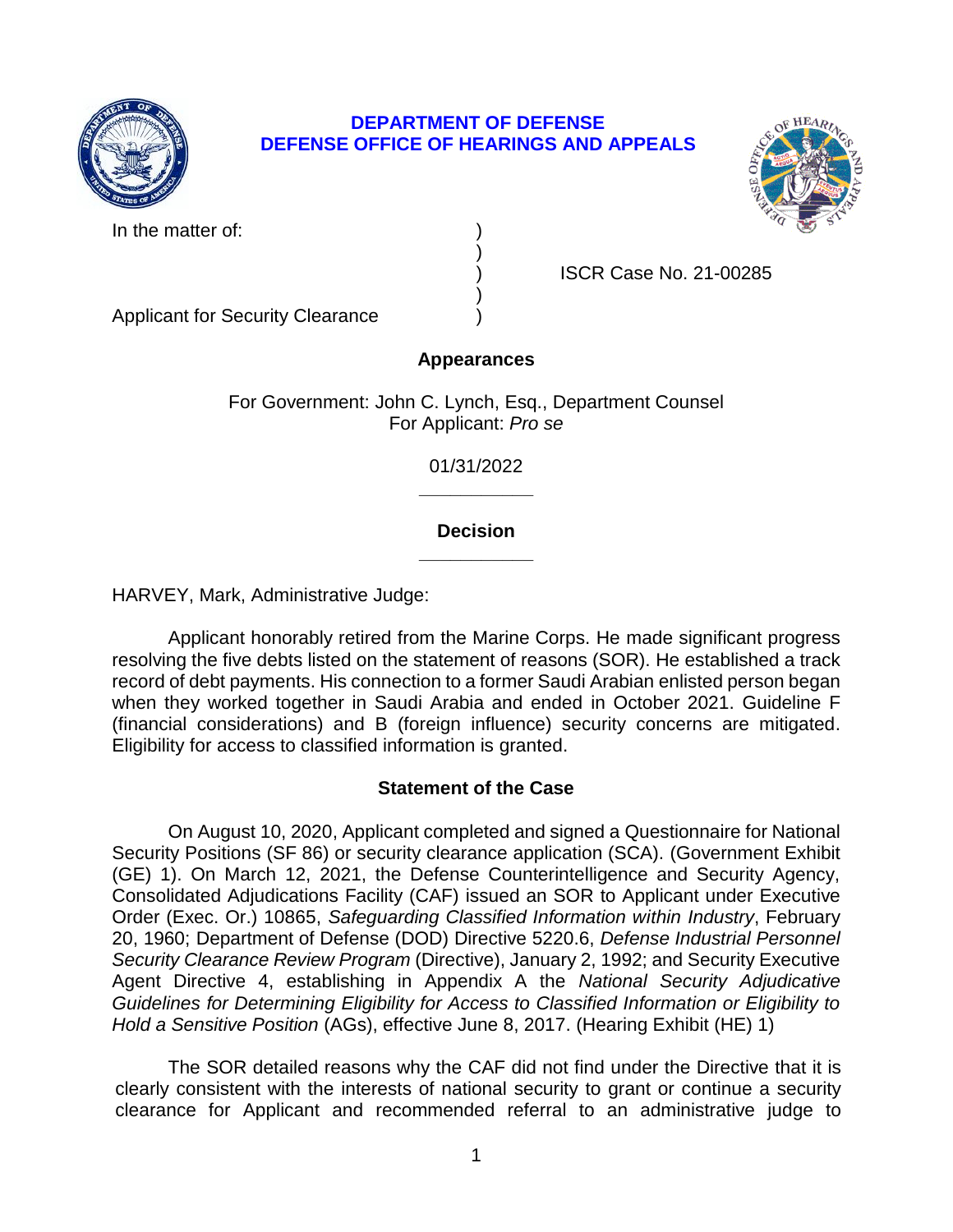determine whether a clearance should be granted, continued, denied, or revoked. Specifically, the SOR set forth security concerns arising under Guideline F. (Hearing Exhibit (HE) 1)

On April 5, 2021, Applicant provided a response to the SOR, and he requested a hearing. (HE 2) On December 15, 2021, the case was assigned to me. On December 17, 2021, the Defense Office of Hearings and Appeals issued an electronic notice setting his hearing on January 3, 2022. On December 20, 2021, Department Counsel provided an amended SOR adding SOR ¶ 2.a, which is an allegation under Guideline B. (HE 3) On December 20, 2021, Applicant responded to the amended SOR. (HE 3) Applicant did not object to the amendment of the SOR, and the motion to amend the SOR was granted. (Tr. 24) His hearing was held as scheduled.

At hearing, Department Counsel offered seven exhibits; Applicant objected to the information that he was aware his security clearance was previously revoked; and with that clarification accepted, Department Counsel's exhibits were accepted into evidence. (Transcript (Tr.) 20-24; GE 1-7) Applicant offered five exhibits; there were no objections; and all proffered exhibits were admitted. (Tr. 20-25; GE 1-7; AE A-E) On January 10, 2022, DOHA received a transcript of the hearing. After the hearing, Applicant provided two exhibits, and Department Counsel provided one exhibit. (AE F-G; GE 8) There were no objections, and all post-hearing exhibits were admitted into the record. (AE F-G; GE 8) The record closed on January 17, 2022. (Tr. 102; HE 4)

### **Legal Issues**

 Saudi Arabia (Saudi Arabia). (Tr. 28) Applicant did not object to Department Counsel's Department Counsel requested administrative notice concerning the Kingdom of request for administrative notice. (Tr. 30) Administrative or official notice is the appropriate type of notice used for administrative proceedings. *See* ISCR Case No. 16-02522 at 2-3 (App. Bd. July 12, 2017); ISCR Case No. 05-11292 at 4 n. 1 (App. Bd. Apr. 12, 2007); ISCR Case No. 02-24875 at 2 (App. Bd. Oct. 12, 2006) (citing ISCR Case No. 02-18668 at 3 (App. Bd. Feb. 10, 2004) and *McLeod v. Immigration and Naturalization Service*, 802 F.2d 89, 93 n. 4 (3d Cir. 1986)). Usually administrative notice at ISCR proceedings is accorded to facts that are either well known or from government reports. *See* Stein, *Administrative Law*, Section 25.01 (Bender & Co. 2006) (listing fifteen types of facts for administrative notice).

 Department Counsel's request for administrative notice concerning Saudi Arabia is granted. Department Counsel's request is substantially quoted in the Saudi Arabia section with minor grammatical and punctuation changes and deletions, and without footnotes. Some incidents involving terrorists are omitted. Applicant had no connection to these incidents.

Some details were excluded to protect Applicant's right to privacy. Specific information is available in the cited exhibits and transcript.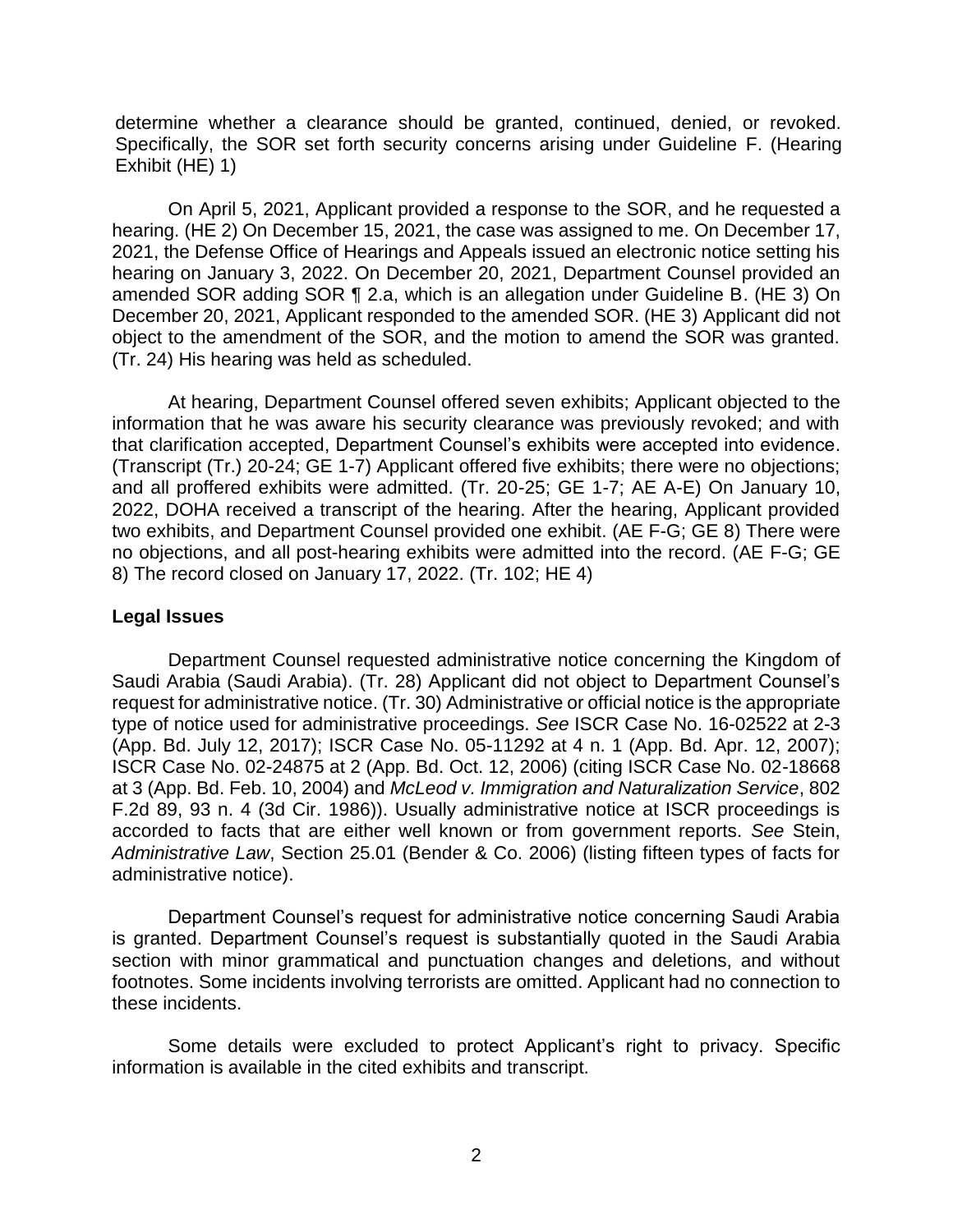#### **Findings of Fact**

In Applicant's SOR response, he admitted he incurred the debts listed in SOR ¶¶ 1.a to 1.e. (HE 2) He also admitted the allegation in SOR ¶ 2.a that he had a friendship with AK, a Saudi citizen then serving as a Saudi enlisted man. He provided mitigating information and proof of some payments to his creditors. (HE 3) Applicant's admissions are accepted as findings of fact. Additional findings follow.

Applicant is a native-born U.S. citizen who is 45 years old. (GE 1) He has been employed since July 2020 as a maintenance controller working in the Middle East (not Saudi Arabia) for an ally of the United States on high-performance fighter aircraft sold to the Middle Eastern country by U.S. companies under the Foreign Military Sales program. (Tr. 31) He served on active duty in the Marine Corps from 1987 to 2007. (Tr. 7) He honorably retired as a staff sergeant (E-6). (Tr. 7) He did not receive any disciplinary actions in the Marine Corps such as nonjudicial punishment or written reprimands. (Tr. 7- 8) He served two tours in Iraq. (Tr. 8) In 1987, he earned a high school diploma. (Tr. 7) He has two years of college; however, he does not have a degree. (Tr. 7) In 2013, he married his spouse in Saudi Arabia, and his children with his spouse are ages four, seven, and eight years old. (Tr. 10) His wife and children are living in Australia. (Tr. 10)

#### **Financial Considerations**

On January 16, 2003, the Department of the Navy Central Adjudication Facility issued Applicant a letter of intent (LOI) to revoke security clearance, which raised security concerns under Guidelines E (personal conduct) and F (financial considerations). (GE 5 at 3) The 2003 SOR alleged that Applicant failed to disclose any delinquent accounts on his October 11, 2000 SCA. (GE 5 at 5) His 2003 SOR also alleged his November 8, 2000 credit report indicated: he had two accounts that were previously at least 120 days past due; one paid judgment; two paid collection accounts; and three delinquent collection accounts for the following amounts: \$260; \$1,089; and \$679. (GE 5 at 5) Applicant did not respond to the 2003 LOI; and his security clearance was revoked on January 3, 2004. (GE 5 at 1) Applicant said he was deployed to Iraq when his clearance was revoked, and he was never informed that his security clearance was revoked. (GE 2 at 2)

 his spouse and children's travel from Saudi Arabia to Australia four times to enable his In 2013, Applicant was injured in a traffic accident in Saudi Arabia. He incurred medical bills and lost part of his salary when he was unable to work. (Tr. 85-87) In 2015, he had back surgery, and he missed five months of work. (Tr. 89; SOR response) Applicant's father-in-law, who lives in Australia, had medical problems. Applicant funded spouse could care for her father. (Tr. 61, 76-79; SOR response) In 2016, he only received partial pay for six months because his employer was having difficulty with renewing a contract in Saudi Arabia. (Tr. 90-91; GE 2 at 2)

In August 2019, Applicant traveled to Australia for 21 to 30 days. (Tr. 72) It cost about \$2,800 for him to travel from Saudi Arabia to Australia and return to Saudi Arabia. (Tr. 79) In July 2019, Applicant returned to the United States for treatment of a heart ailment, and he missed work for 10 months. (Tr. 36, 88-90; GE 1; HE 2) He received the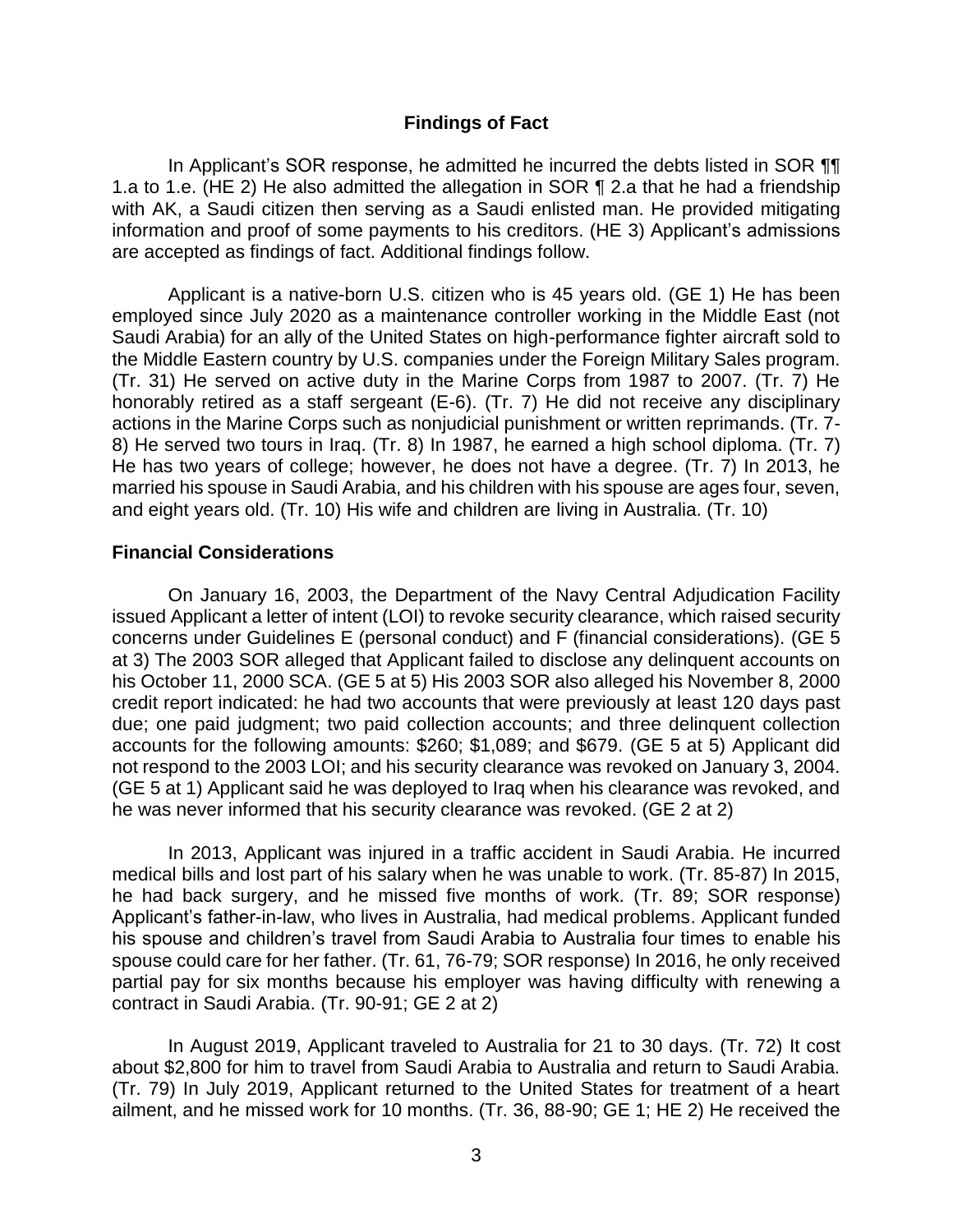medical treatments for his heart from the Department of Veterans Affairs (VA). (Tr. 36) His only source of income while unemployed was his Marine Corps retirement. (*Id*.)

In May 2020, Applicant started working with his creditors. (Tr. 66-67) In June 2020, he began working for a large U.S. contractor supporting a foreign air force at an overseas location. (GE 1 at 14; Tr. 38) In August 2020, he completed his SCA, and he indicated he planned to resolve his delinquent debts as soon as his employment became stable. (GE 1) In September 2020, he had his Office of Personnel Management (OPM) personal subject interview (PSI), and he related that he was using automatic payments to pay one large debt. (GE 2) He promised to establish payment arrangements with his other creditors. (*Id*.) Applicant's June 15, 2021 credit report shows eight accounts in paid status, and six accounts in collection or charged-off status. (GE 3) He has not taken any international travel away from his place of employment since July 2020. (Tr. 82)

The SOR alleges Applicant has five delinquent accounts totaling \$61,148, as follows:

SOR ¶ 1.a is a charged-off credit union debt for \$19,375. Applicant's credit reports indicate the account was opened in October 2015 (account ending in 89). (Tr. 52-53; GE 3 at 7; GE 4 at 2) He started to miss payments in May 2018. (Tr. 53; GE 4) Applicant's Marine Corps retirement check is deposited into the credit union identified in SOR ¶ 1.a, and the credit union uses the funds to make payments to address the two credit union debts in SOR ¶¶ 1.a and 1.c. (Tr. 62, 67)

On July 31, 2021, the creditor offered to settle the \$13,765 balance for a single payment of \$3,441; however, Applicant did not pay the settlement amount. (AE C at 3) Applicant provided receipts showing the following payments to address the account in SOR ¶ 1.a.

| Date of Payment        | Amount of | <b>Balance</b> | <b>Exhibit</b>                   |
|------------------------|-----------|----------------|----------------------------------|
|                        | Payment   |                |                                  |
| October 2, 2020        | \$683     | \$18,693       | SOR response at 7-8              |
| November 4, 2020       | \$330     | \$18,363       | SOR response at 10, 12           |
| December 2, 2020       | \$512     | \$17,851       | SOR response at 13               |
| <b>January 8, 2021</b> | \$463     | \$17,131       | SOR response at 14               |
| February 27, 2021      | \$372     | \$16,469       | SOR response at 16, 17           |
| May 29, 2021           | \$989     | \$14,115       | AE C at 1                        |
| June 5, 2021           | \$350     | \$13,765       | AE C at 2                        |
| August 3, 2021         | \$350     | \$13,415       | AE C at 3-5                      |
| September 1, 2021      | \$775     | \$12,640       | AE C at 6-7                      |
| October 13, 2021       | \$452     | \$12,187       | AE C at 8-9                      |
| October 30, 2021       | \$589     | \$11,599       | AE C at 10                       |
| November 16, 2021      | \$279     | \$11,320       | Tr. 56; AE C at 11-12; GE 7 at 3 |

SOR ¶ 1.b is a charged-off credit card debt for \$19,323. (Tr. 57-59; AE A; GE 7 at 4) On April 6, 2021, the creditor offered to settle the debt for a single payment of \$1,932,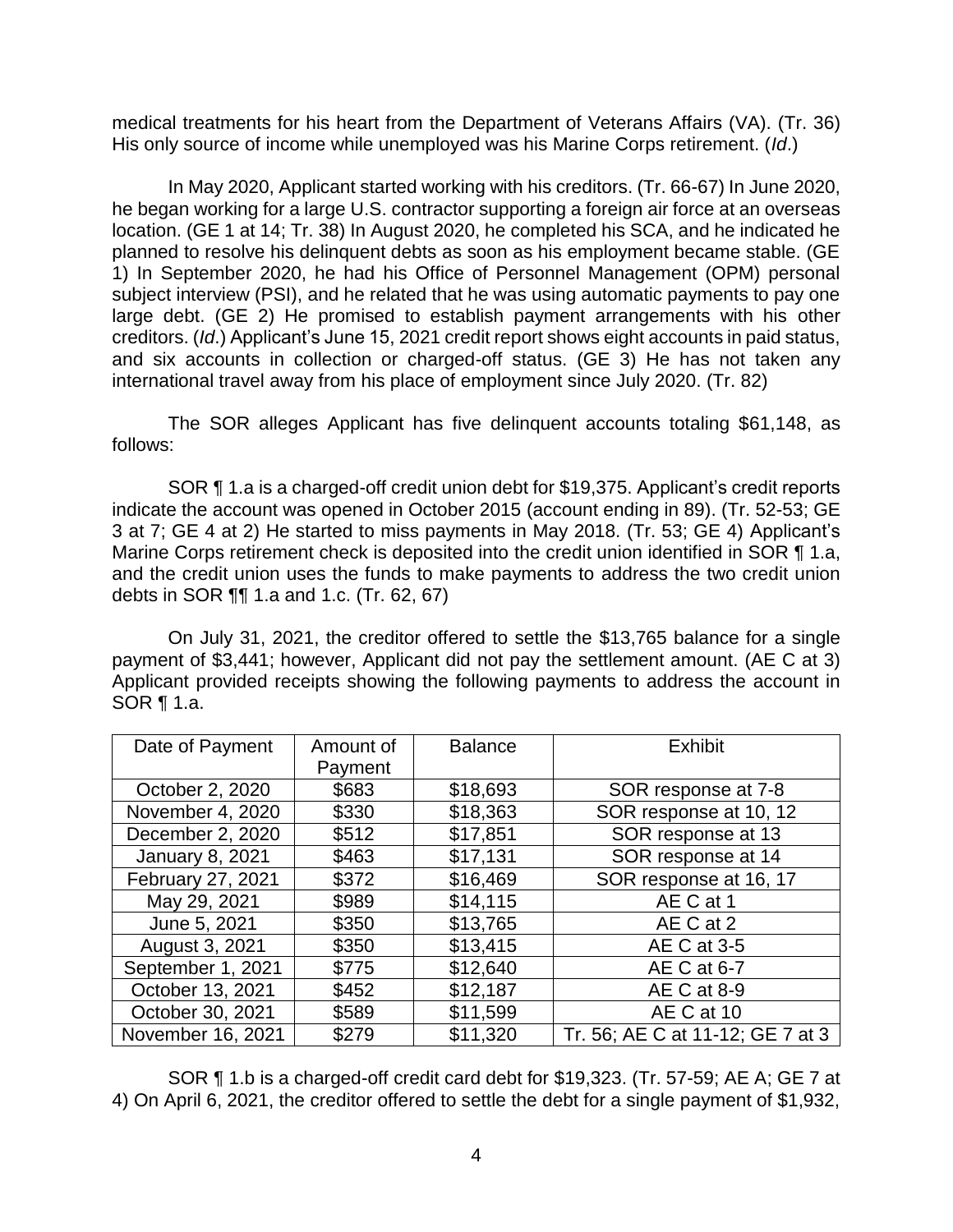or two \$966 payments which were required to be made on May 5, 2021, and on June 4, 2021. (AE A at 1) On May 18, 2021, the creditor offered to settle the debt for a single payment of \$2,898, or two \$1,449 payments which were required to be made on June 16, 2021, and on July 16, 2021. (AE A at 2) On June 28, 2021, the creditor wrote that Applicant authorized a \$1,449 payment by phone on June 28, 2021. (AE A at 3) The creditor said a check would be sent to Applicant for the second \$1,449 payment. (*Id*.) It is unclear why the creditor would send a check to Applicant unless there was another account with the creditor. (AE A at 3) On June 29, 2021, the creditor offered to settle the debt for a single payment of \$2,898, or two \$1,449 payments which were required to be made on July 28, 2021, and on August 27, 2021. (AE A at 4) The June 29, 2021 letter indicated the amount of the debt was reduced to \$17,874. (*Id*.) On June 29, 2021, and July 5, 2021, the creditor wrote that one payment of \$1,449 was due on July 16, 2021, to resolve the debt, and the payment would be made using a credit card. (AE A at 5-6) On July 27, 2021, the creditor wrote the final payment was received in accordance with the settlement agreement; however, if the payment was returned for any reason the account would go into default. (AE A at 7)

 "because of missed or returned payments," and the debt would be turned over to a August 2021. Applicant's failure to make the second payment may have been due, at least in part, to having his mail sent to his mother's residence in the United States, and On July 29, 2021, the creditor wrote the settlement agreement was cancelled collection agency. (AE A at 8) Applicant provided a spreadsheet showing two payments to the creditor: on June 28, 2021, he paid \$1,449; and on January 9, 2022, he paid \$894. (AE F) All of the letters from the creditor cite the same account number. Applicant said he made both of the payments to settle the debt. (Tr. 57-59, 100-101) I requested that Applicant provide documentation showing the second payment to the creditor. (Tr. 91-93) He provided a spreadsheet which shows the \$1,449 payment and the \$894 payment; however, the spreadsheet does not show the balance or available funds on August 27, 2021, when the final payment was due. (AE F) He did not provide proof of a payment in she only sent his mail to the Middle East once a month. (GE 2 at 2; AE A, address on correspondence from creditor is his mother's address) The balance owed as of January 9, 2022, is \$16,980. (GE 7 at 4)

SOR ¶ 1.c is a charged-off credit union debt for \$14,545. The debt originated from a vehicle loan (the account number ends in 05). (Tr. 65-66) The following table shows the payments and balance on the SOR ¶ 1.c account.

| Date of Payment  | <b>Amount of Payment</b> | <b>Balance</b> | <b>Exhibit</b>       |
|------------------|--------------------------|----------------|----------------------|
| July 3, 2020     | \$650                    | \$15,240       | SOR response at 6    |
| October 31, 2020 | \$164                    | \$13,818       | SOR response at 9    |
| November 7, 2020 | \$164                    | \$13,818       | SOR response at 11   |
| February 8, 2021 | \$250                    | \$13,118       | SOR response at 15   |
| May 29, 2021     | \$100                    | \$11,036       | AE D at 1            |
| July 1, 2021     | \$399                    | \$10,637       | AE D at 2            |
| July 9, 2021     | \$777                    | \$9,860        | AE D at 3            |
| July 31, 2021    | \$589                    | \$9,271        | AE D at 4; GE 7 at 4 |
| December 8, 2021 | \$748                    | \$8,523        | Tr. 59; AE G         |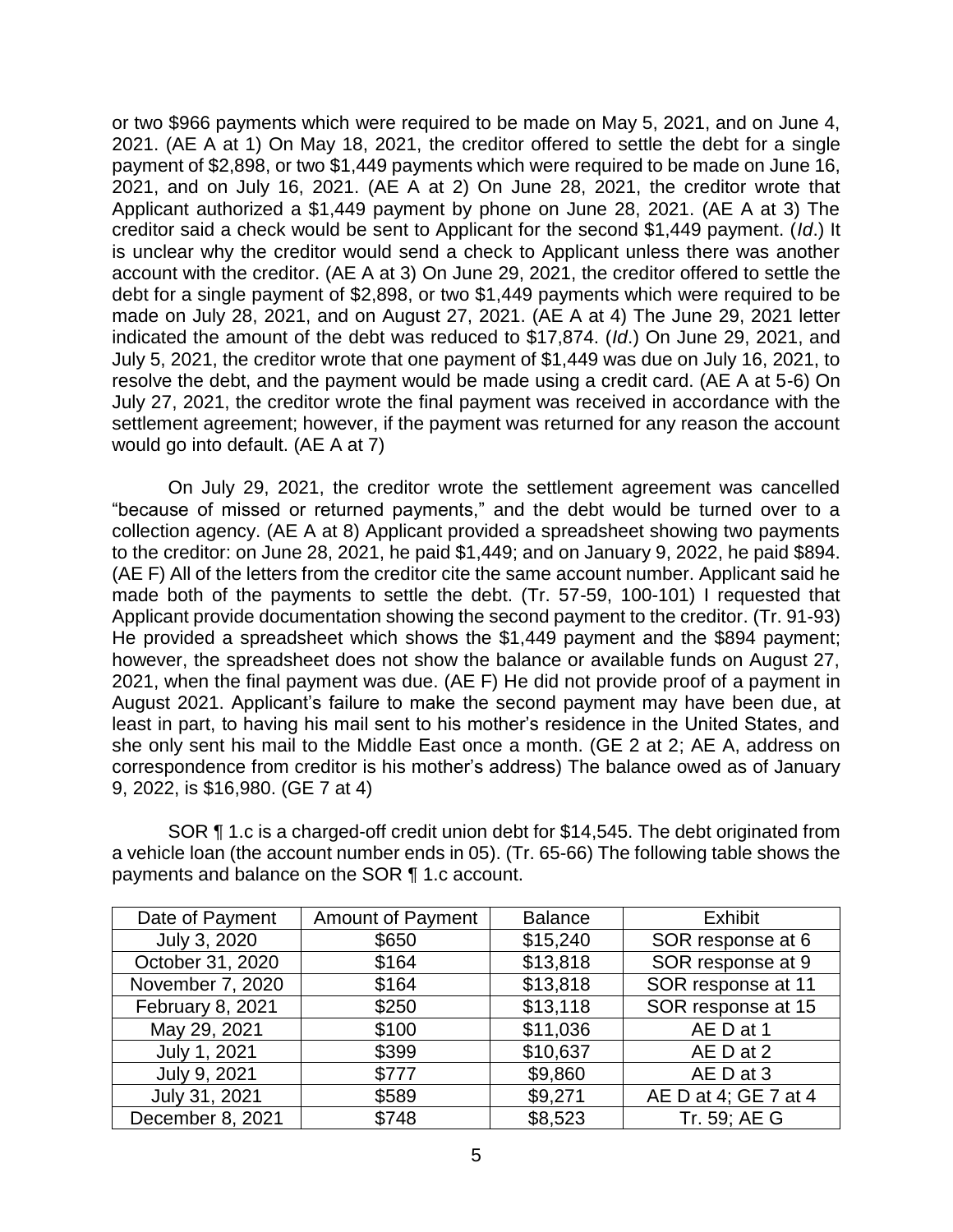SOR ¶ 1.d is bank debt placed for collection for \$5,823. On June 3, 2021, Applicant and the creditor agreed that he would pay \$400 monthly from June 2021 to April 2022, to resolve the \$5,823 debt. (Tr. 55; AE B at 1) He provided seven receipts and showed that as of October 2021, he had reduced the balance owed to \$3,823. (AE B at 2-8) According to his most recent credit report, his balance is \$3,023. (Tr. 63; GE 7 at 1-2)

SOR ¶ 1.e is a collection debt for \$2,082. Applicant provided a spreadsheet showing nine \$200 payments made on a monthly basis from April 15, 2021, to December 15, 2021. (Tr. 63; AE F) The balance of the debt on December 15, 2021, is \$282.

Through payments, Applicant reduced the balances on his five SOR debts by a total of \$21,020. The most recent balances of the five debts are indicated in the following table.

| SOR <b>¶</b> | Month of Most         | <b>SOR Balance</b> | <b>Current Balance</b> |
|--------------|-----------------------|--------------------|------------------------|
|              | <b>Recent Balance</b> |                    |                        |
| 1.a          | November 2021         | \$19,375           | \$11,320               |
| 1.b          | January 2022          | \$19,323           | \$16,980               |
| 1.c          | December 2021         | \$14,545           | \$8,523                |
| 1.d          | October 2021          | \$5,823            | \$3,023                |
| 1.e          | December 2021         | \$2,082            | \$282                  |
| Total        |                       | \$61,148           | \$40,128               |

## **Foreign Influence**

SOR ¶ 2.a alleges Applicant has a friend, AK, who is a citizen and resident of Saudi Arabia who serves or served in the Royal Saudi Air Force.

 with AK, who was Applicant's supervisor when he worked at an air base in Saudi Arabia. From 2009 to 2018, Applicant worked in Saudi Arabia for several U.S. contractors in support of the Saudi Air Force. (Tr. 35; GE 1) From 2012 to 2016, he worked closely (Tr. 17, 39; GE 1 at 23-24) AK was enlisted in the Saudi Air Force. (GE 1) Applicant enjoyed recreational activities with AK and others in the mountains or deserts during offduty time. (Tr. 40, 49) After leaving the employment where he worked closely with AK, Applicant and his family continued to live in Saudi Arabia, and they socialized with AK and his family. (Tr. 41-42) For example, they went shopping and had dinner together in restaurants. (Tr. 41-42)

In 2017, Applicant moved his family from Saudi Arabia to Australia because he was concerned about the conflict between Saudi Arabia and the Houthis in Yemen. (Tr. 75-77; SOR response) *See* Administrative Notice. His spouse is a citizen of Australia, and she is not a citizen of the United States. (Tr. 75-77) In 2017, his spouse was unable to obtain a Visa to the United States in a timely manner. (Tr. 75) She did not return to Saudi Arabia after 2017. (Tr. 77) She has never traveled to the United States. (Tr. 97-98) Applicant, his spouse, and children intend to eventually move to the United States. (Tr. 98)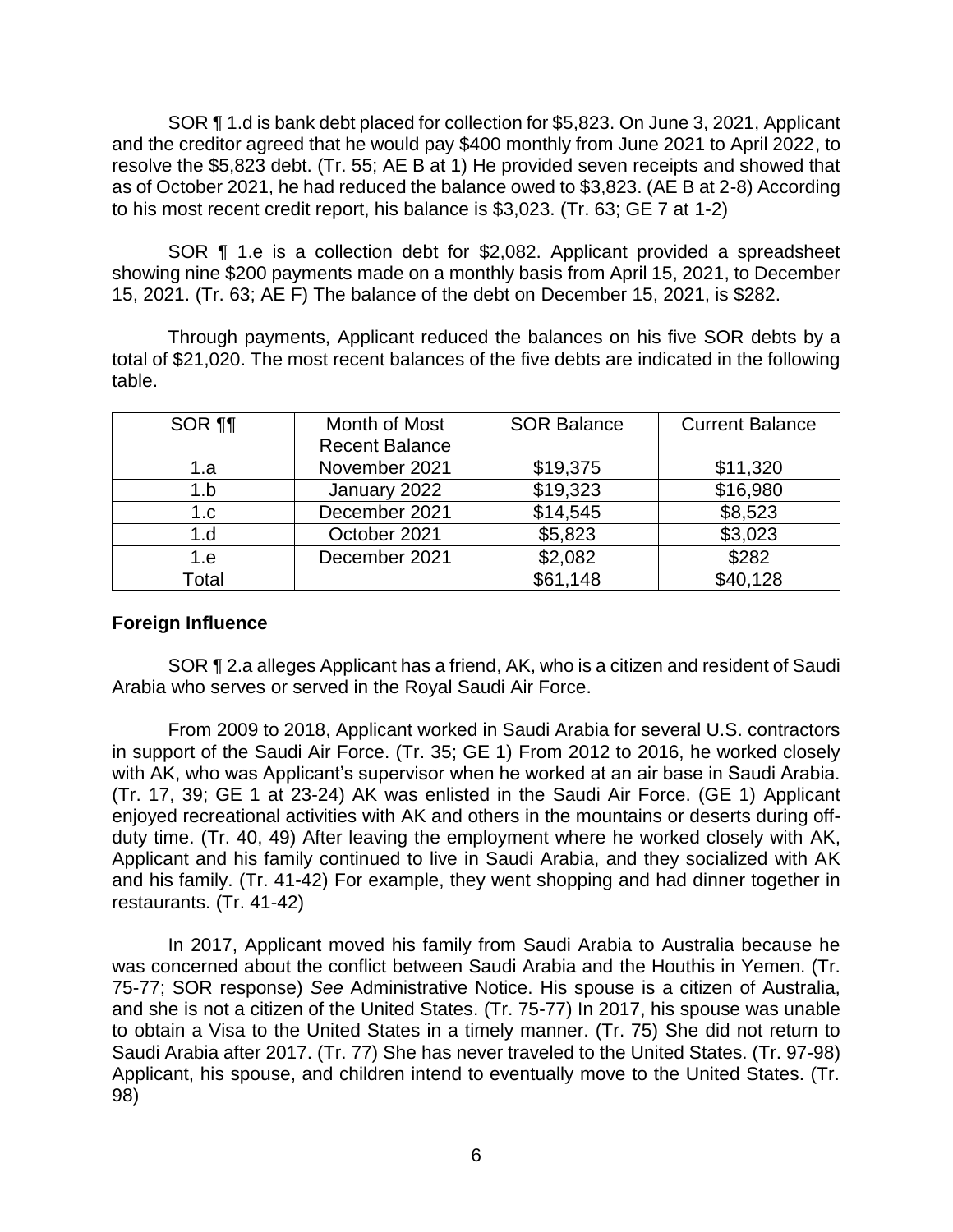The last time Applicant physically met AK was in 2018. (Tr. 42) The last time he received a communication from AK was in October 2021 on social media. (Tr. 43, 46-47) There were about 15 Saudis in the same social media group. (Tr. 47)

AK left the Saudi Air Force, and he currently works for a U.S.-owned company that does work for the Saudi Arabian Air Force providing maintenance support on U.S. manufactured aircraft in Saudi Arabia. (Tr. 44-45) AK was trained in the United States by a large defense aerospace contractor. (Tr. 45) Applicant does not believe that AK had any connections to intelligence entities. (Tr. 45-46) No Saudi ever asked Applicant to do anything inappropriate or to provide any sensitive information. (Tr. 48) He does not have any property or bank accounts in Saudi Arabia. (Tr. 49) He does not owe any money to anyone in Saudi Arabia. (Tr. 50)

## **Saudi Arabia**

 Muhammad) serve as the country's constitution. It specifies that the rulers of the country The Kingdom of Saudi Arabia is a monarchy ruled by King Salman bin Abdulaziz Al Saud, who is both head of state and head of government. The 1992 Basic Law sets out the system of governance, rights of citizens, and powers and duties of the government, and it provides that the Quran and Sunna (the traditions of the Prophet shall be male descendants of the founder, King Abdulaziz (Ibn Saud).

 Saudi Arabia, advising U.S. travelers not to travel to Saudi Arabia due to COVID-19 … The U.S. Department of State has issued a Level 4 Travel Advisory regarding reconsider travel to Saudi Arabia due to the threat of missile and drone attacks on civilian facilities, and exercise increased caution in Saudi Arabia due to terrorism. The U.S. Department of State advises not to travel within 50 miles of miles of the Saudi-Yemen border, as well as to the cities of Abha, Jizan, Najran, and Khamis Mushayt; the Abha airport; and Qatif in the Eastern Province and its suburbs, including Awamiyah due to missile and drone attacks and terrorism.

Missile and drone attacks perpetrated by Iran and Iran-supported militant groups represent a significant threat. The Islamic Republic of Iran has supplied Yemen-based Houthis and other regional proxy groups with weapons to conduct destructive and sometimes lethal attacks using drones, missiles, and rockets against a variety of Saudi sites, including critical infrastructure, civilian airports, military bases, and energy facilities throughout the country, as well as vessels in Red Sea shipping lanes. Recent attacks were aimed at targets throughout Saudi Arabia, including Riyadh, Jeddah, Dhahran, Jizan, Khamis Mushayt, the civilian airport in Abha, Al Kharj, military installations in the south, as well as oil and gas facilities. U.S. citizens living and working near military bases and critical civilian infrastructure, particularly near the border with Yemen, are at heightened risk of missile, drone, and rocket attacks.

Terrorist groups continue plotting possible attacks in Saudi Arabia. Terrorists may attack with little or no warning, targeting tourist locations, transportation hubs, markets/shopping malls, and local government facilities. Terrorists have targeted both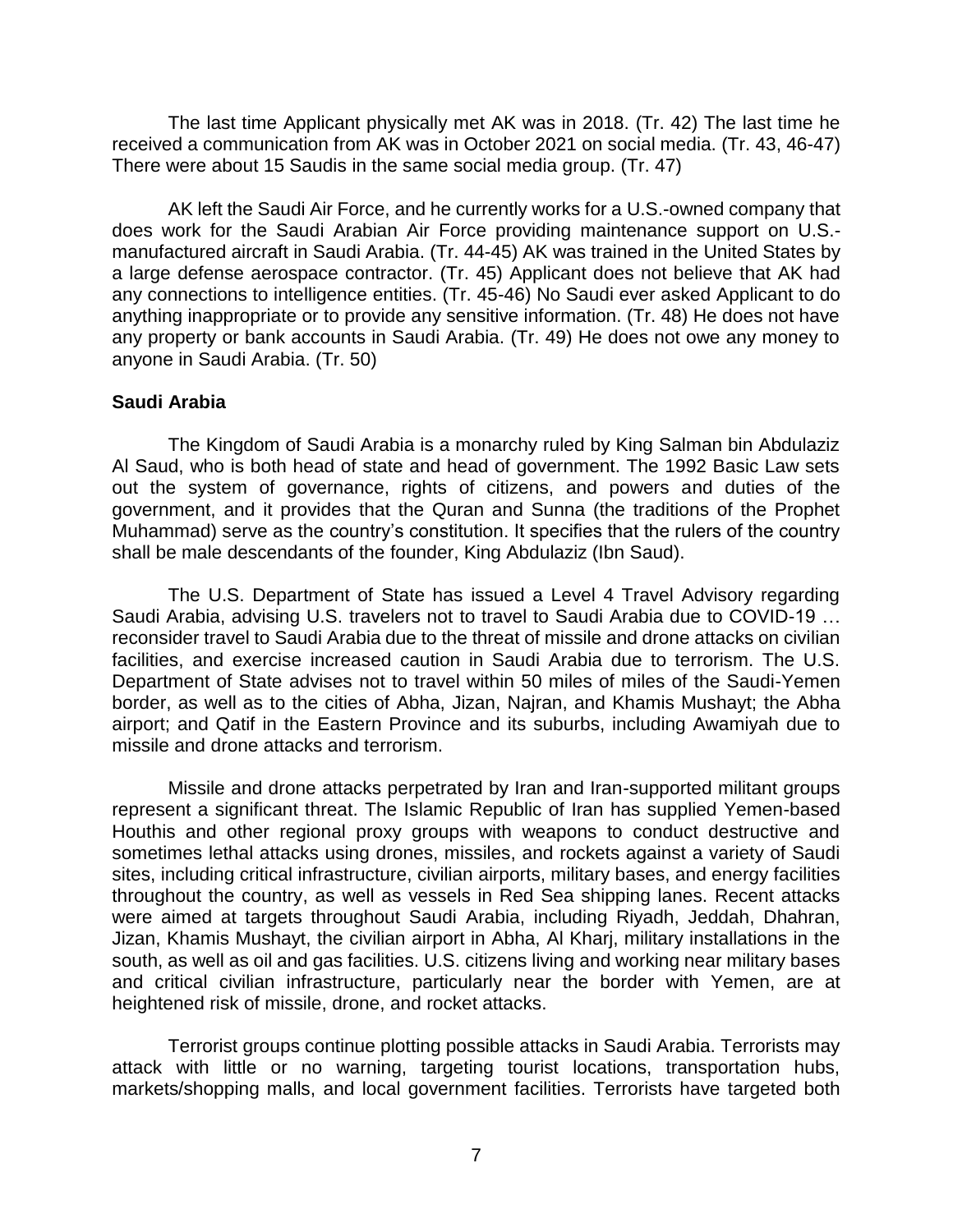Saudi and Western government interests, mosques and other religious sites (both Sunni and Shia), and places frequented by U.S. citizens and other Westerners.

Militant groups in Yemen have attacked Saudi border towns and other sites in Saudi Arabia with armed drones, missiles, and rockets. Civilians that are near the border with Yemen are especially at risk. Terrorist groups continue plotting possible attacks in Saudi Arabia including in Qatif.

 year for which the U.S. State Department's report was published). Terrorist incidents Saudi Arabia suffered from numerous terrorist incidents in 2019 (the most recent included both external attacks by Iranian and Houthi actors and small-scale attacks, largely perpetrated by lone offender actors including, ISIS sympathizers. Militants instigated violence using IEDs, gunfire, and UAS. [Several representative attacks in 2019 in Saudi Arabia were omitted.]

On December 6, 2019, a member of the Royal Saudi Air Force opened fire in a classroom at Naval Air Station Pensacola in Florida, killing three and wounding eight. The gunman, 2nd Lt Mohammed Saeed Alshamrani, was a student who was receiving training at the base. The FBI later noted that Alshamrani had coordinated with al-Qaeda in the Arabian Peninsula (AQAP) before the terrorist attack, for which the latter claimed credit.

In an August 31, 2021 press statement, the U.S. Department of State condemned a recent Houthi attack against Saudi Arabia that struck the civilian airport in Abha, wounding eight civilians and damaging a commercial airliner. The statement noted that since the beginning of the year, Saudi Arabia has endured more than 240 attacks from the Houthis, who have endangered the Saudi people alongside more than 70,000 U.S. citizens residing in Saudi Arabia.

 consensual same-sex sexual activity; and restrictions on workers' freedom of association, Significant human rights issues in Saudi Arabia in 2020 included: unlawful killings; executions for nonviolent offenses; forced disappearances; torture and cases of cruel, inhuman, or degrading treatment of prisoners and detainees by government agents; harsh and life threatening prison conditions; arbitrary arrest and detention; political prisoners or detainees; serious restrictions on free expression, the press, and the internet, including threats of violence or unjustified arrests or prosecutions against journalists, censorship, site blocking, and engaging in harassment and intimidation against Saudi dissidents living abroad; substantial interference with the freedom of peaceful assembly and freedom of association; severe restrictions of religious freedom; restrictions on freedom of movement; inability of citizens to choose their government peacefully through free and fair elections; violence and discrimination against women, although new women's rights initiatives were implemented; trafficking in persons; criminalization of including prohibition of trade unions and collective bargaining.

 assessed that Saudi Arabia's Crown Prince Muhammad bin Salman approved an Prince's support for using violent measures to silence dissidents abroad. It also stated On February 11, 2021, the U.S. Office of the Director of National Intelligence operation to capture or kill journalist Jamal Khashoggi. The report noted the Crown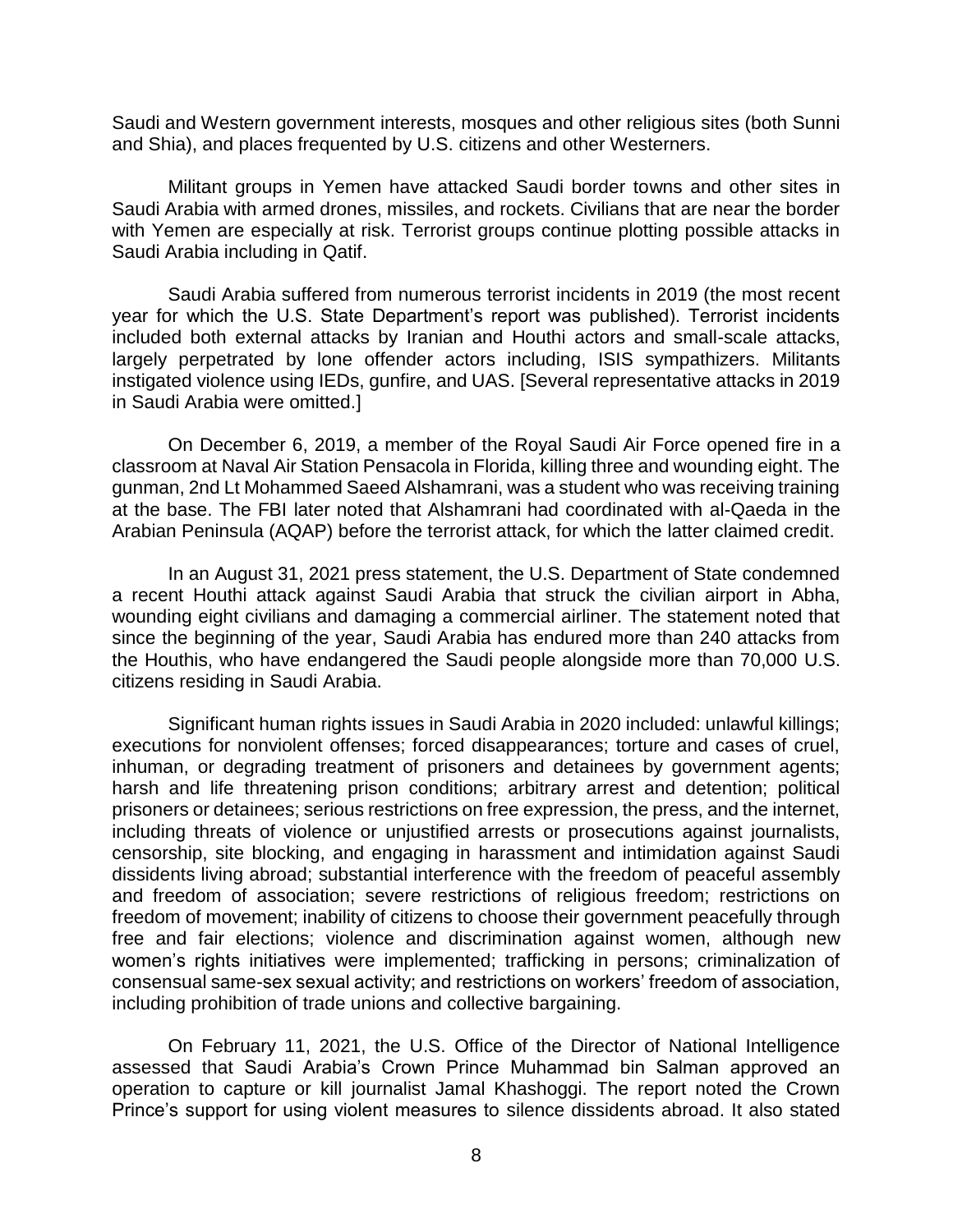that the Crown Prince had absolute control of the Kingdom's security and intelligence operations.

 On February 26, 2021, the U.S. Department of State announced "Khashoggi Ban," a new visa restriction policy pursuant to section 212(a)(3)(C) of the Immigration and Nationality Act. It further announced that it was imposing visa restrictions on 76 Saudi individuals believed to have been engaged in threatening dissidents overseas, including but not limited to the Khashoggi killing.

### **Character Evidence**

Applicant received the following Marine Corps awards: Navy and Marine Corps Commendation Medal; Combat Action Ribbon (Operation Iraqi Freedom); Joint Meritorious Unit Award; Navy Unit Commendation (3); Navy Meritorious Unit Commendation; Marine Corps Good Conduct Medal (6); National Defense Service Medal (2); Armed Forces Expeditionary Medal (East Timor); Southwest Asia Service Medal (2); Global War on Terrorism Expeditionary Medal (Operation Iraqi Freedom); Global War on Terrorism Service Medal; Korean Defense Service Medal; Sea Service Deployment Ribbon (10); Kuwait Liberation Medal (Kuwait); Kuwait Liberation Medal (Saudi Arabia); Meritorious Mast (5); Letter of Commendation; and Letter of Appreciation (2). (AE E) He received two marksmanship badges and completed numerous training courses. (AE E)

### **Policies**

 "no one has a 'right' to a security clearance." *Department of the Navy v. Egan*, 484 U.S. is sufficiently trustworthy to have access to such information." *Id*. at 527. The President access to classified information "only upon a finding that it is clearly consistent with the national interest to do so." Exec. Or. 10865, *Safeguarding Classified Information within*  The U.S. Supreme Court has recognized the substantial discretion of the Executive Branch in regulating access to information pertaining to national security emphasizing, 518, 528 (1988). As Commander in Chief, the President has the authority to control access to information bearing on national security and to determine whether an individual has authorized the Secretary of Defense or his designee to grant applicant's eligibility for *Industry* § 2 (Feb. 20, 1960), as amended.

Eligibility for a security clearance is predicated upon the applicant meeting the criteria contained in the adjudicative guidelines. These guidelines are not inflexible rules of law. Instead, recognizing the complexities of human behavior, these guidelines are applied in conjunction with an evaluation of the whole person. An administrative judge's overarching adjudicative goal is a fair, impartial, and commonsense decision. An administrative judge must consider all available, reliable information about the person, past and present, favorable and unfavorable.

The Government reposes a high degree of trust and confidence in persons with access to classified information. This relationship transcends normal duty hours and endures throughout off-duty hours. Decisions include, by necessity, consideration of the possible risk the applicant may deliberately or inadvertently fail to safeguard classified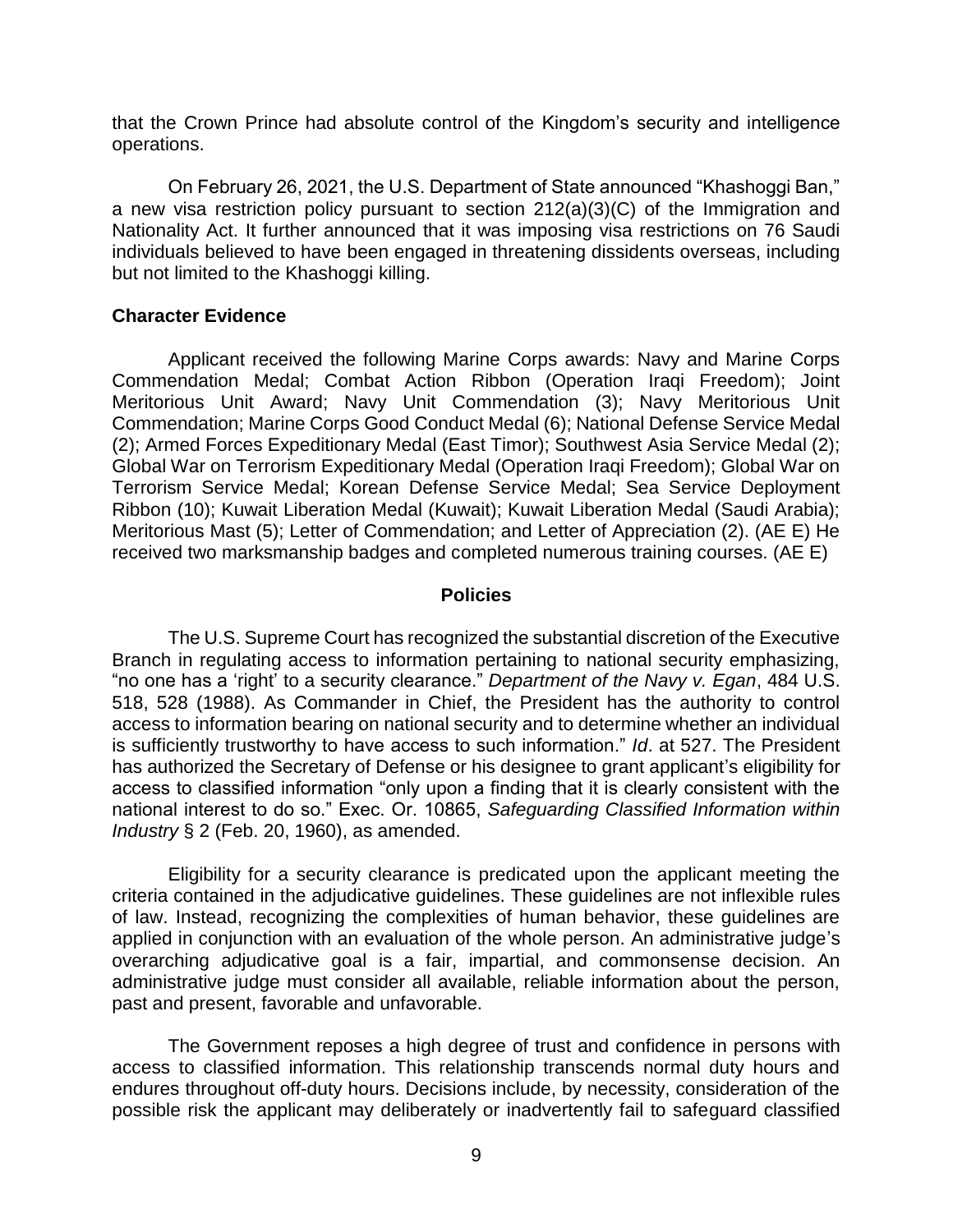decisions must be "in terms of the national interest and shall in no sense be a determination as to the loyalty of the applicant concerned." *See* Exec. Or. 10865 § 7. information. Such decisions entail a certain degree of legally permissible extrapolation about potential, rather than actual, risk of compromise of classified information. Clearance Thus, nothing in this decision should be construed to suggest that it is based, in whole or in part, on any express or implied determination about applicant's allegiance, loyalty, or patriotism. It is merely an indication the applicant has not met the strict guidelines the President, Secretary of Defense, and Director of National Intelligence have established for issuing a clearance.

 "Substantial evidence" is "more than a scintilla but less than a preponderance." *See v.*  Initially, the Government must establish, by substantial evidence, conditions in the personal or professional history of the applicant that may disqualify the applicant from being eligible for access to classified information. The Government has the burden of establishing controverted facts alleged in the SOR. *See Egan*, 484 U.S. at 531. *Washington Metro. Area Transit Auth.*, 36 F.3d 375, 380 (4th Cir. 1994). The guidelines presume a nexus or rational connection between proven conduct under any of the criteria listed therein and an applicant's security suitability. *See* ISCR Case No. 95-0611 at 2 (App. Bd. May 2, 1996).

Once the Government establishes a disqualifying condition by substantial evidence, the burden shifts to the applicant to rebut, explain, extenuate, or mitigate the facts. Directive ¶ E3.1.15. An applicant "has the ultimate burden of demonstrating that it is clearly consistent with the national interest to grant or continue his [or her] security clearance." ISCR Case No. 01-20700 at 3 (App. Bd. Dec. 19, 2002). The burden of disproving a mitigating condition never shifts to the Government. *See* ISCR Case No. 02- 31154 at 5 (App. Bd. Sep. 22, 2005). "[S]ecurity clearance determinations should err, if they must, on the side of denials." *Egan*, 484 U.S. at 531; *see* AG ¶ 2(b).

## **Analysis**

## **Financial Considerations**

AG ¶ 18 articulates the security concern for financial problems:

Failure to live within one's means, satisfy debts, and meet financial obligations may indicate poor self-control, lack of judgment, or unwillingness to abide by rules and regulations, all of which can raise questions about an individual's reliability, trustworthiness, and ability to protect classified or sensitive information. Financial distress can also be caused or exacerbated by, and thus can be a possible indicator of, other issues of personnel security concern such as excessive gambling, mental health conditions, substance misuse, or alcohol abuse or dependence. An individual who is financially overextended is at greater risk of having to engage in illegal or otherwise questionable acts to generate funds.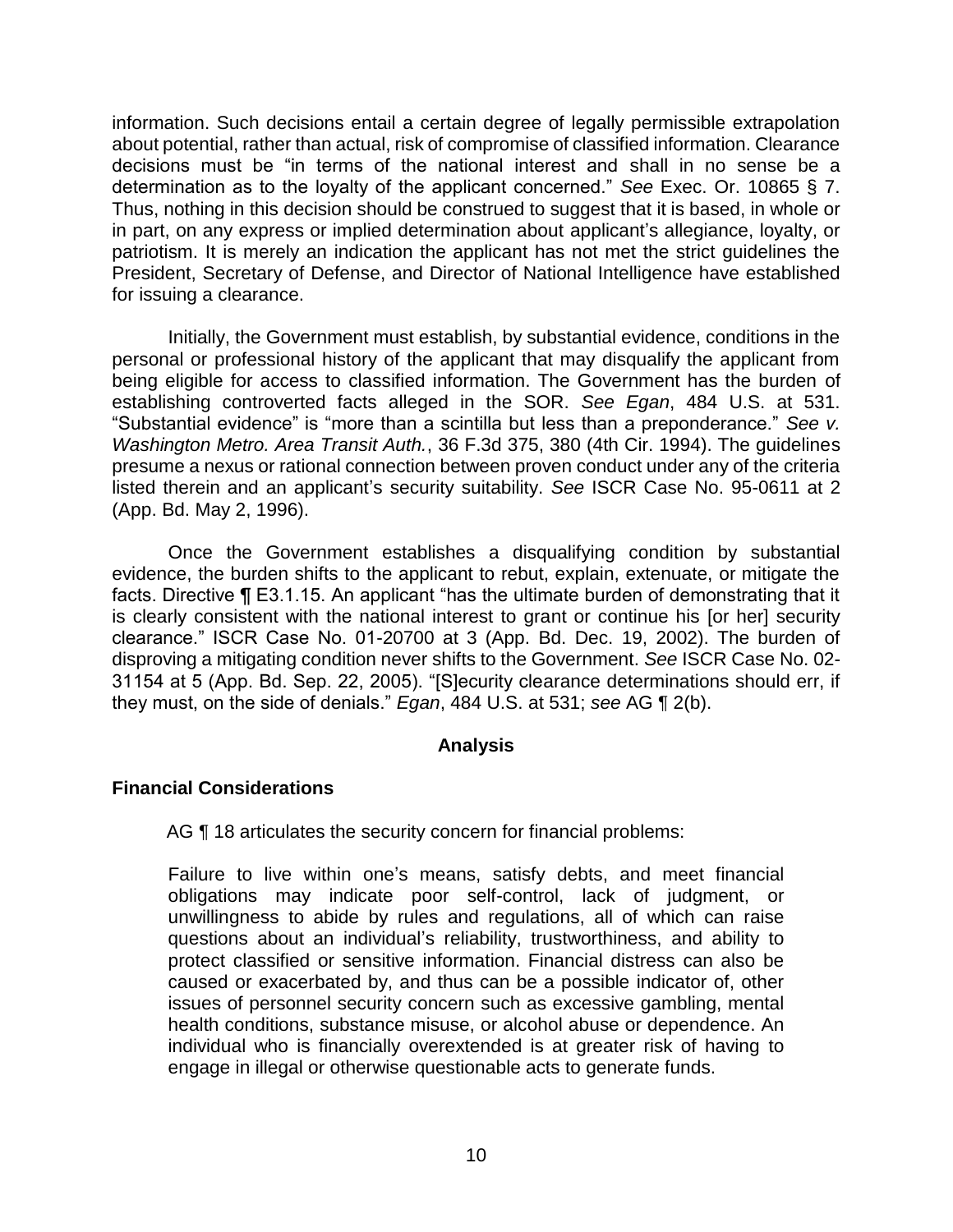The Appeal Board explained the scope and rationale for the financial considerations security concern in ISCR Case No. 11-05365 at 3 (App. Bd. May 1, 2012) (citation omitted) as follows:

This concern is broader than the possibility that an applicant might knowingly compromise classified information in order to raise money in satisfaction of his or her debts. Rather, it requires a Judge to examine the totality of an applicant's financial history and circumstances. The Judge must consider pertinent evidence regarding the applicant's self-control, judgment, and other qualities essential to protecting the national secrets as well as the vulnerabilities inherent in the circumstances. The Directive presumes a nexus between proven conduct under any of the Guidelines and an applicant's security eligibility.

 may be disqualifying in this case: "(a) inability to satisfy debts"; and "(c) a history of not AG  $\P$  19 includes disqualifying conditions that could raise a security concern and meeting financial obligations."

In ISCR Case No. 08-12184 at 7 (App. Bd. Jan. 7, 2010), the Appeal Board explained:

It is well-settled that adverse information from a credit report can normally meet the substantial evidence standard and the government's obligations under [Directive] ¶ E3.1.14 for pertinent allegations. At that point, the burden shifts to applicant to establish either that [he or] she is not responsible for the debt or that matters in mitigation apply.

(internal citation omitted). The record establishes the disqualifying conditions in AG ¶¶ 19(a) and 19(c), requiring additional inquiry about the possible applicability of mitigating conditions. Discussion of the disqualifying conditions is contained in the mitigation section, *infra*.

The relevant financial considerations mitigating conditions to this case under AG ¶ 20 are as follows:

(a) the behavior happened so long ago, was so infrequent, or occurred under such circumstances that it is unlikely to recur and does not cast doubt on the individual's current reliability, trustworthiness, or good judgment;

(b) the conditions that resulted in the financial problem were largely beyond the person's control (e.g., loss of employment, a business downturn, unexpected medical emergency, a death, divorce or separation, clear victimization by predatory lending practices, or identity theft), and the individual acted responsibly under the circumstances;

(c) the individual has received or is receiving financial counseling for the problem from a legitimate and credible source, such as a non-profit credit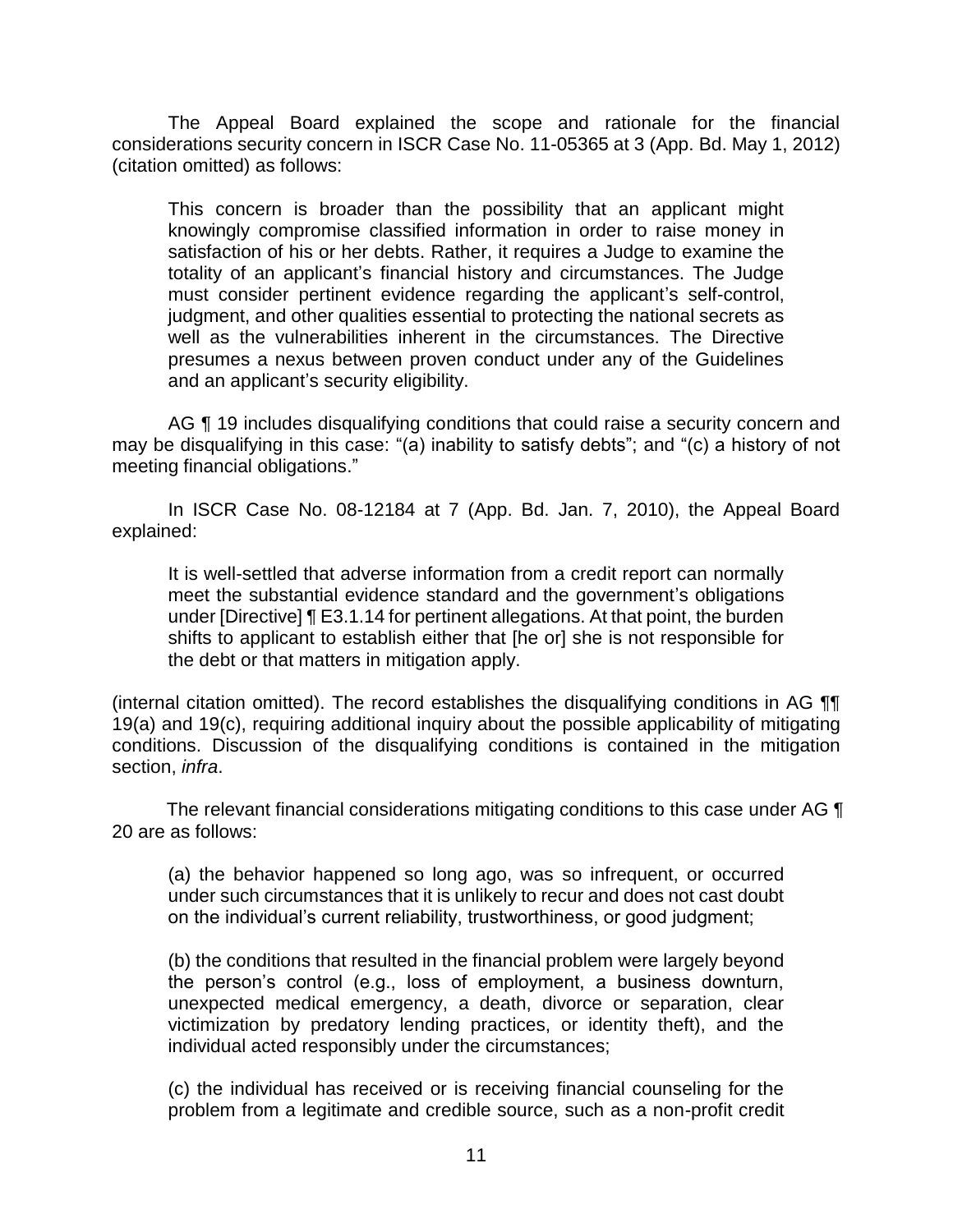counseling service, and there are clear indications that the problem is being resolved or is under control;

(d) the individual initiated and is adhering to a good-faith effort to repay overdue creditors or otherwise resolve debts; and

(e) the individual has a reasonable basis to dispute the legitimacy of the past-due debt which is the cause of the problem and provides documented proof to substantiate the basis of the dispute or provides evidence of actions to resolve the issue.

 Board explained Applicant's responsibility for proving the applicability of mitigating In ISCR Case No. 10-04641 at 4 (App. Bd. Sept. 24, 2013), the DOHA Appeal conditions as follows:

Once a concern arises regarding an Applicant's security clearance eligibility, there is a strong presumption against the grant or maintenance of a security clearance. *See Dorfmont v. Brown*, 913 F. 2d 1399, 1401 (9th Cir. 1990), *cert. denied*, 499 U.S. 905 (1991). After the Government presents evidence raising security concerns, the burden shifts to the applicant to rebut or mitigate those concerns. *See* Directive ¶ E3.1.15. The standard applicable in security clearance decisions is that articulated in *Egan*, *supra*. "Any doubt concerning personnel being considered for access to classified information will be resolved in favor of the national security." Directive, Enclosure 2 ¶ 2(b).

Applicant described several circumstances beyond his control, which adversely affected his finances. He had multiple medical problems which caused periods of unemployment and resulted in some medical bills. His father-in-law had medical problems, and Applicant's spouse traveled to Australia several times to care for her father. Applicant sent his family to Australia in 2017 because of the conflict between Saudi Arabia and Yemen's Houthi rebels. He flew to Australia several times to be with his family.

In June 2020, Applicant was re-employed as a maintenance controller working in the Middle East (not Saudi Arabia). The record shows that he began payments to some of the SOR creditors in October 2020. On March 12, 2021, the SOR was issued. His Marine Corps retirement pay went to the credit union holding the two largest SOR debts. He reduced the balances of his five SOR debts from \$61,148 to \$40,128.

In ISCR Case No. 06-14521 at 2 (App. Bd. Oct. 15, 2007) the Appeal Board noted "Applicant's only voluntary efforts at debt repayment occurred close to the date of the hearing;" nevertheless, the Appeal Board affirmed the grant of security clearance because of that applicant's good faith efforts to establish payment arrangements or pay delinquent debts. The Appeal Board based their decision on application of AG ¶ 20(d), and explained what constitutes a "good faith" effort to repay overdue creditors or otherwise resolve debts: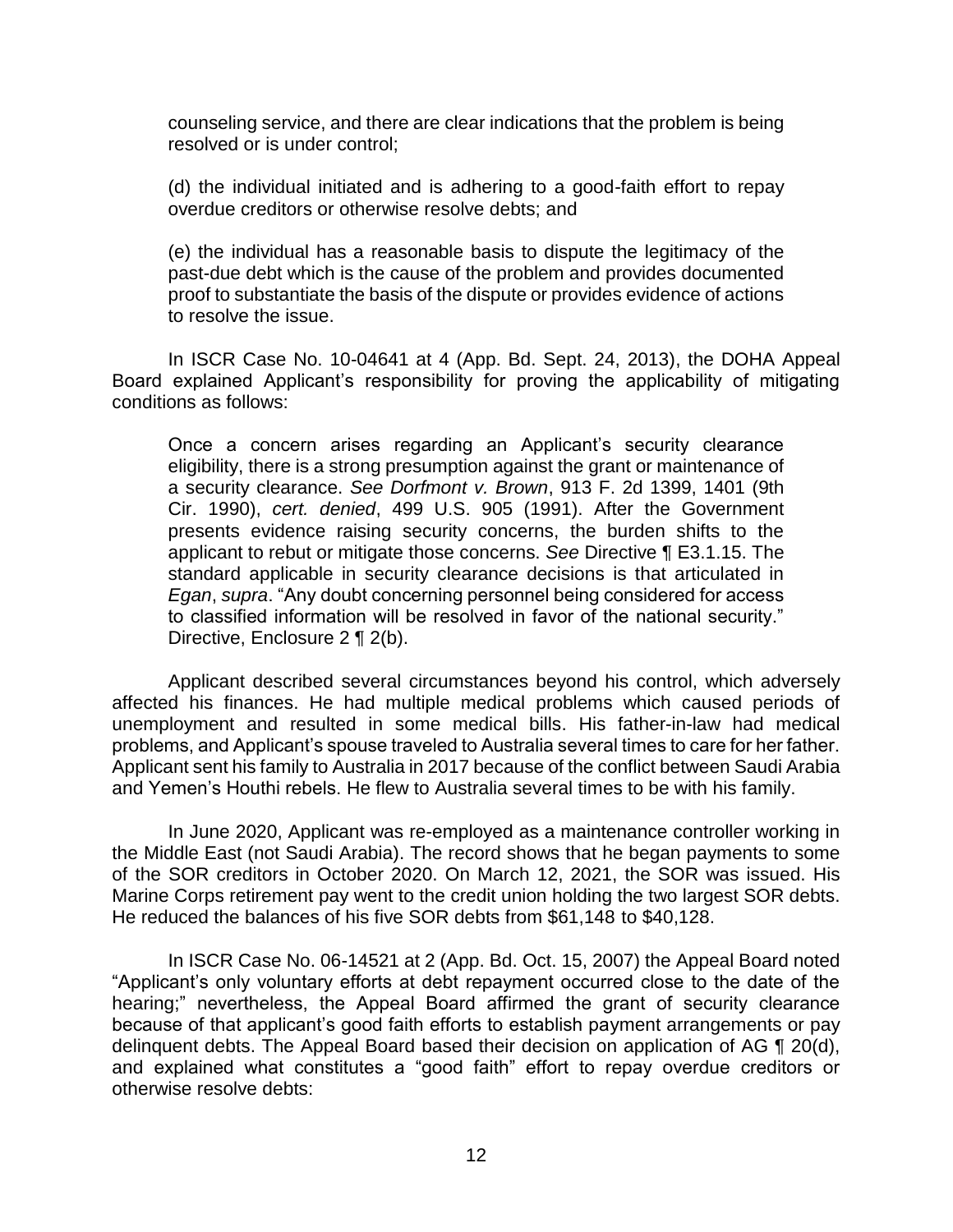In order to qualify for application of [the "good faith" mitigating condition], an applicant's debts. The Directive does not define the term "good-faith." prudence, honesty, and adherence to duty or obligation." Accordingly, an "good faith" mitigating condition]. applicant must present evidence showing either a good-faith effort to repay overdue creditors or some other good-faith action aimed at resolving the However, the Board has indicated that the concept of good-faith "requires a showing that a person acts in a way that shows reasonableness, applicant must do more than merely show that he or she relied on a legally available option (such as bankruptcy) in order to claim the benefit of [the

ISCR Case No. 06-14521 at 2 (App. Bd. Oct. 15, 2007) (internal citation and footnote omitted); ISCR Case No. 02-30304 at 3 (App. Bd. Apr. 20, 2004) (quoting ISCR Case No. 99-9020 at 5-6 (App. Bd. June 4, 2001)).

 More recently, the Appeal Board has said, "an applicant who resolves financial problems after being placed on notice his or her security clearance may be in jeopardy may lack the judgment and self discipline to follow rules and regulations over time or when there is no immediate threat to his own interests." ISCR Case No. 17-01213 at 5 (App. Bd. June 29, 2018) (citing ISCR Case No. 14-05476 at 4 (App. Bd. Mar. 25, 2016)). *See also* ISCR Case No. 20-01510 at 4 (App. Bd. July 14, 2021) (reversing grant of security clearance where Applicant used debt consolidation loan to pay several debts after SOR was issued). This notice could be in the form of completion of an SCA, OPM PSI, or SOR. Applicant had multiple reasons for his failure to keep five accounts in current status. In June 2020, he obtained his current employment, and he started working with his creditors.

In sum, AG ¶¶ 20(b) and 20(d) apply. Applicant started working on establishing payment plans as soon as he became re-employed in June 2020, well before he received the SOR, and he is progressing toward resolution of the five SOR debts. His actions show sufficient effort, reasonableness, good judgment, trustworthiness, reliability, and good faith. Applicant mitigated financial considerations security concerns.

### **Foreign Influence**

AG ¶ 6 explains the security concern about "foreign contacts and interests" stating:

Foreign contacts and interests, including, but not limited to, business, financial, and property interests, are a national security concern if they result in divided allegiance. They may also be a national security concern if they create circumstances in which the individual may be manipulated or induced to help a foreign person, group, organization, or government in a way inconsistent with U.S. interests or otherwise made vulnerable to pressure or coercion by any foreign interest. Assessment of foreign contacts and interests should consider the country in which the foreign contact or interest is located, including, but not limited to, considerations such as whether it is known to target U.S. citizens to obtain classified or sensitive information or is associated with a risk of terrorism.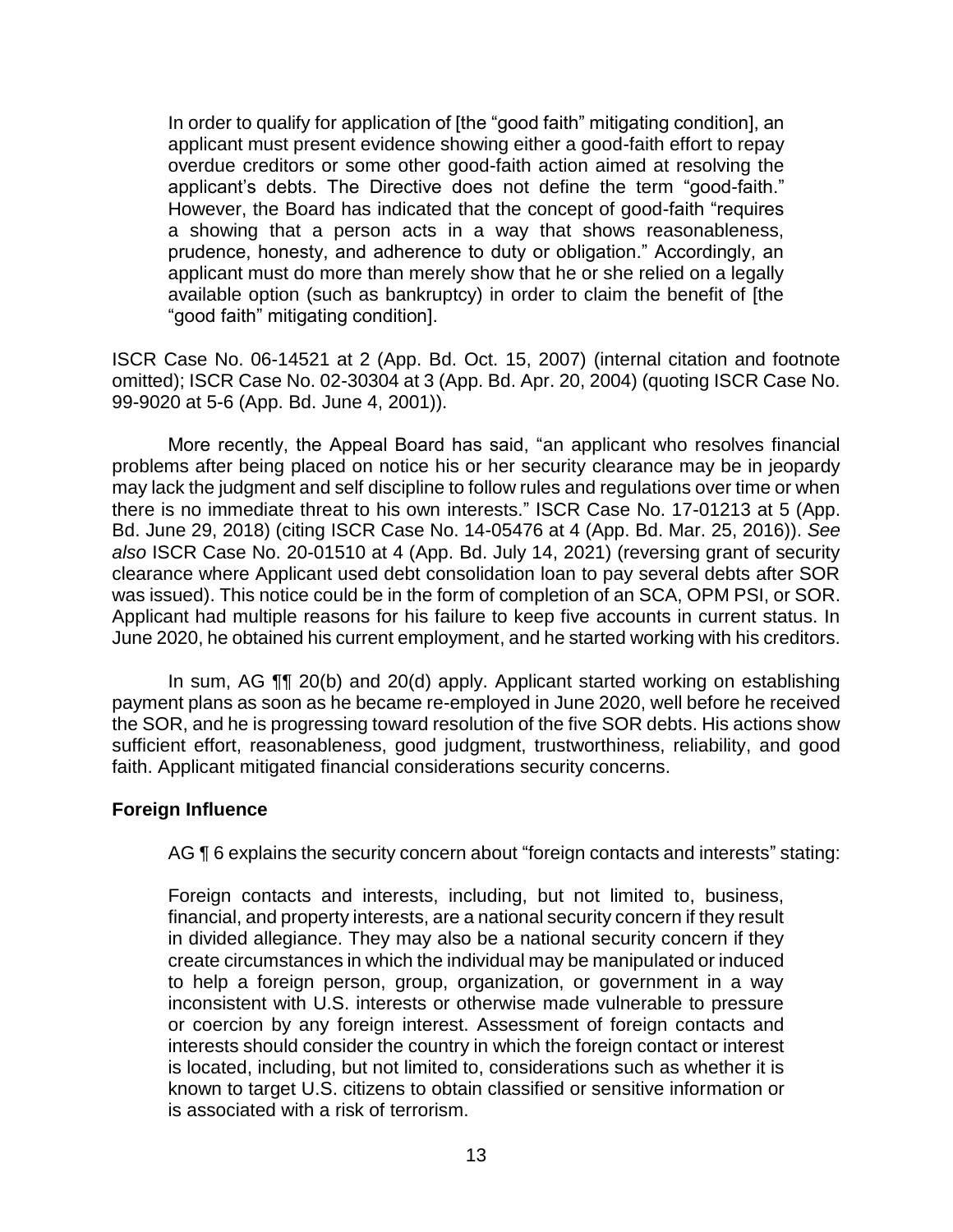AG ¶ 7 lists conditions that could raise a security concern and may be disqualifying in this case:

(a) contact, regardless of method, with a foreign family member, business or professional associate, friend, or other person who is a citizen of or resident in a foreign country if that contact creates a heightened risk of foreign exploitation, inducement, manipulation, pressure, or coercion; and

(b) connections to a foreign person, group, government, or country that create a potential conflict of interest between the individual's obligation to protect classified or sensitive information or technology and the individual's desire to help a foreign person, group, or country by providing that information or technology.

 Applicant's contacts with AK create "a heightened risk of foreign exploitation, inducement, manipulation, pressure, or coercion" and "a potential conflict of interest between [his] obligation to protect classified or sensitive information or technology and [his] desire to help a foreign person, group, or country by providing that information or technology." When Applicant first met AK, he was an enlisted person in the Saudi military. Saudi Arabia has a significant problem with terrorism and violations of civil rights.

When an allegation under a disqualifying condition is established, "the Directive presumes there is a nexus or rational connection between proven conduct or circumstances . . . and an applicant's security eligibility. Direct or objective evidence of nexus is not required." ISCR Case No. 17-00507 at 2 (App. Bd. June 13, 2018) (citing ISCR Case No. 15-08385 at 4 (App. Bd. May 23, 2018)).

For Guideline B cases, "the nature of the foreign government involved and the intelligence-gathering history of that government are among the important considerations that provide context for the other record evidence and must be brought to bear on the [Administrative] Judge's ultimate conclusions in the case. The country's human rights record is another important consideration." *See* ISCR Case No. 16-02435 at 3 (App. Bd. May 15, 2018) (citing ISCR Case No. 15-00528 at 3 (App. Bd. Mar. 13, 2017)). Another important consideration is the nature of a nation's government's relationship with the United States. These factors are relevant in assessing the likelihood that an applicant's relationships with anyone living in that country are vulnerable to foreign coercion or inducement.

The risk of coercion, persuasion, or duress is significantly greater if the foreign country has an authoritarian government, the government ignores the rule of law including widely accepted civil liberties, terrorism causes a substantial amount of death or property damage, or the country is known to conduct intelligence collection operations against the United States. The relationship of Saudi Arabia with the United States and the situations in that country involving terrorists and criminals place a significant burden of persuasion on Applicant to demonstrate that his contacts with AK do not pose a security risk because of the risks of attempts to influence him emanating from Saudi Arabia. Applicant should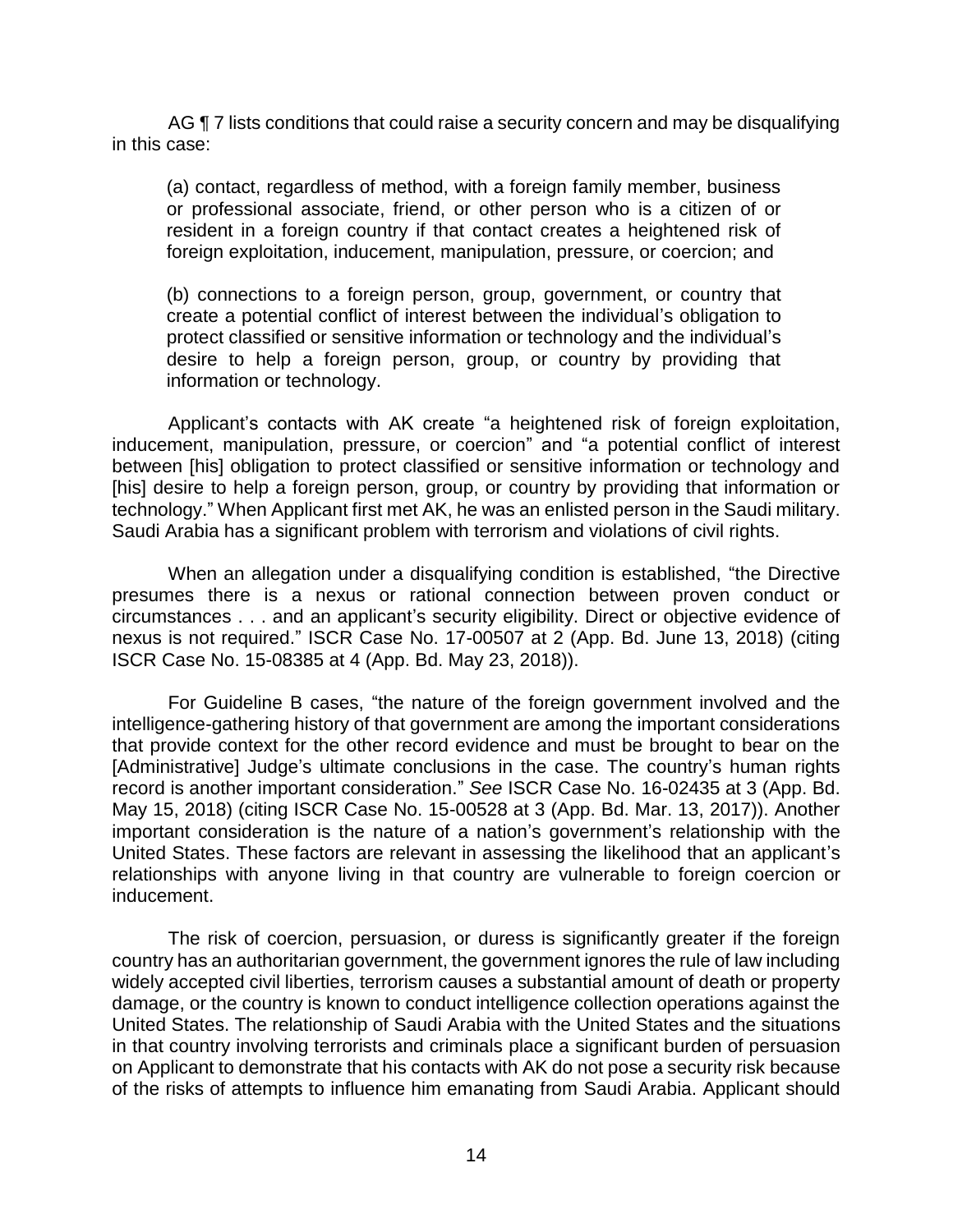not be placed into a position where he might be forced to choose between loyalty to the United States and concerns from entities in Saudi Arabia.

The issue in this case is whether Applicant's ties and contacts with foreign officials or residents create a potential vulnerability that a foreign entity could seek to exploit in an effort to get unauthorized access to U.S. classified information. Guideline B security or trustworthiness concerns are not limited to countries hostile to the United States. "The United States has a compelling interest in protecting and safeguarding classified information from any person, organization, or country that is not authorized to have access to it, regardless of whether that person, organization, or country has interests inimical to those of the United States." ISCR Case No. 02-11570 at 5 (App. Bd. May 19, 2004).

While there is no evidence that intelligence operatives or terrorists from or in Saudi Arabia or have sought classified or economic information from or through Applicant, nevertheless, it is not prudent to rule out such a possibility in the future. Applicant's contacts with a resident in that country "could be a means through which [an a]pplicant comes to the attention of those who seek U.S. information or technology and who would attempt to exert coercion upon him." ADP Case No. 14-01655 at 3 (App. Bd. Dec. 9, 2015) (citing ISCR Case No. 14-02950 at 3 (App. Bd. May 14, 2015)).

Applicant's contacts with AK and through him to foreign government officials or terrorists in Saudi Arabia create a potential conflict of interest because those officials could place pressure on Applicant in an effort to cause Applicant to compromise classified information. Those relationships create "a heightened risk of foreign inducement, manipulation, pressure, or coercion" under AG ¶ 7(a). Department Counsel produced substantial evidence of Applicant's relationship with AK, a former Saudi enlisted person, which raises the issue of potential foreign pressure or attempted exploitation. AG **[1]** 7(a) and 7(b) apply, and further inquiry is necessary about potential application of any mitigating conditions.

AG ¶ 8 lists six conditions that could mitigate foreign influence security concerns in this case:

(a) the nature of the relationships with foreign persons, the country in which these persons are located, or the positions or activities of those persons in that country are such that it is unlikely the individual will be placed in a position of having to choose between the interests of a foreign individual, group, organization, or government and the interests of the United States;

(b) there is no conflict of interest, either because the individual's sense of loyalty or obligation to the foreign person, or allegiance to the group, government, or country is so minimal, or the individual has such deep and longstanding relationships and loyalties in the United States, that the individual can be expected to resolve any conflict of interest in favor of the U.S. interest;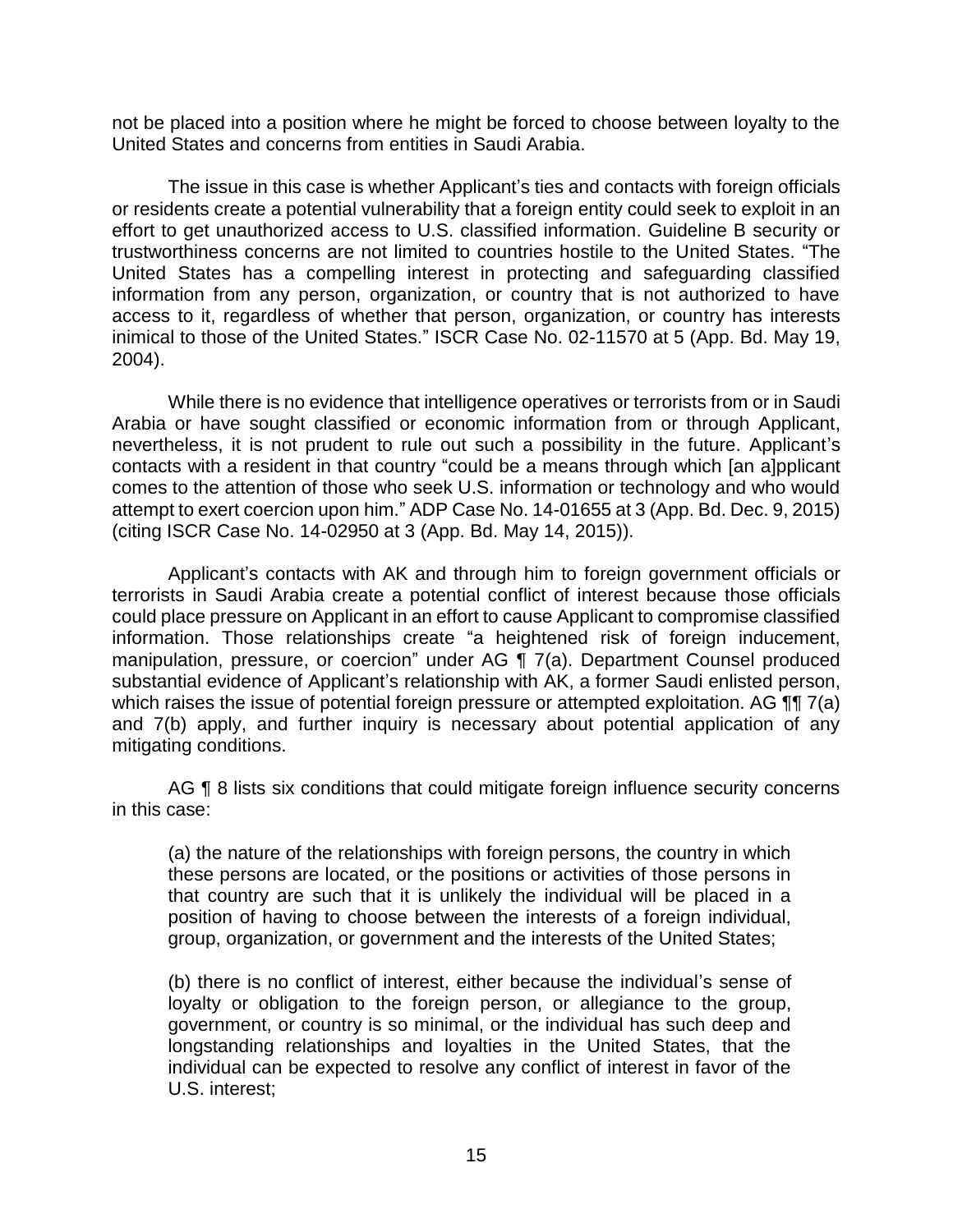(c) contact or communication with foreign citizens is so casual and infrequent that there is little likelihood that it could create a risk for foreign influence or exploitation;

(d) the foreign contacts and activities are on U.S. Government business or are approved by the agency head or designee;

(e) the individual has promptly complied with existing agency requirements regarding the reporting of contacts, requests, or threats from persons, groups, or organizations from a foreign country; and

(f) the value or routine nature of the foreign business, financial, or property interests is such that they are unlikely to result in a conflict and could not be used effectively to influence, manipulate, or pressure the individual.

As indicated in the disqualifying conditions Foreign Influence section, *supra*, Applicant had multiple contacts with AK, a former Saudi enlisted man currently residing in Saudi Arabia. A key factor in the AG ¶ 8(b) analysis is Applicant's "deep and longstanding relationships and loyalties in the U.S." Applicant has significant connections to the United States. He is a native-born U.S. citizen. He served in the U.S. Marine Corps for 20 years. He honorably retired as a staff sergeant. His spouse and children live in Australia, not Saudi Arabia. Applicant no longer works in Saudi Arabia. He has not had any in-person contact with AK since 2018, and his last social media contact was in October 2021. AK works for a U.S. subsidiary in Saudi Arabia. AK was trained in the U.S. by a U.S. aerospace company. He has been entrusted with working on U.S. manufactured aircraft.

 enlisted man. According to the Government's Administrative Notice regarding Saudi Applicant's relationship with the United States must be weighed against the potential conflict of interest created by his relationship with AK, a former Saudi Arabian Arabia, in 2019, there were 70,000 U.S. citizens living or working in Saudi Arabia. Like Applicant when he worked in Saudi Arabia, many of them work for U.S. companies providing military support to the Saudi military. Many of them have daily contact with Saudi military personnel in the course of their employment. Applicant lived in Saudi Arabia from 2009 to 2018, and he worked with, formed a friendship with, and socialized with AK. He continued to communicate with AK after leaving Saudi Arabia. However, he had no inperson contact with AK after 2018, and his last communication from AK was via social media in October 2021, before he received the Supplemental SOR on December 20, 2021. Applicant's connections to AK are much less significant than his strong connections to the United States. Foreign influence security concerns under Guideline B are mitigated.

### **Whole-Person Concept**

Under the whole-person concept, the administrative judge must evaluate an Applicant's eligibility for a security clearance by considering the totality of the Applicant's conduct and all the circumstances. The administrative judge should consider the nine adjudicative process factors listed at AG ¶ 2(d):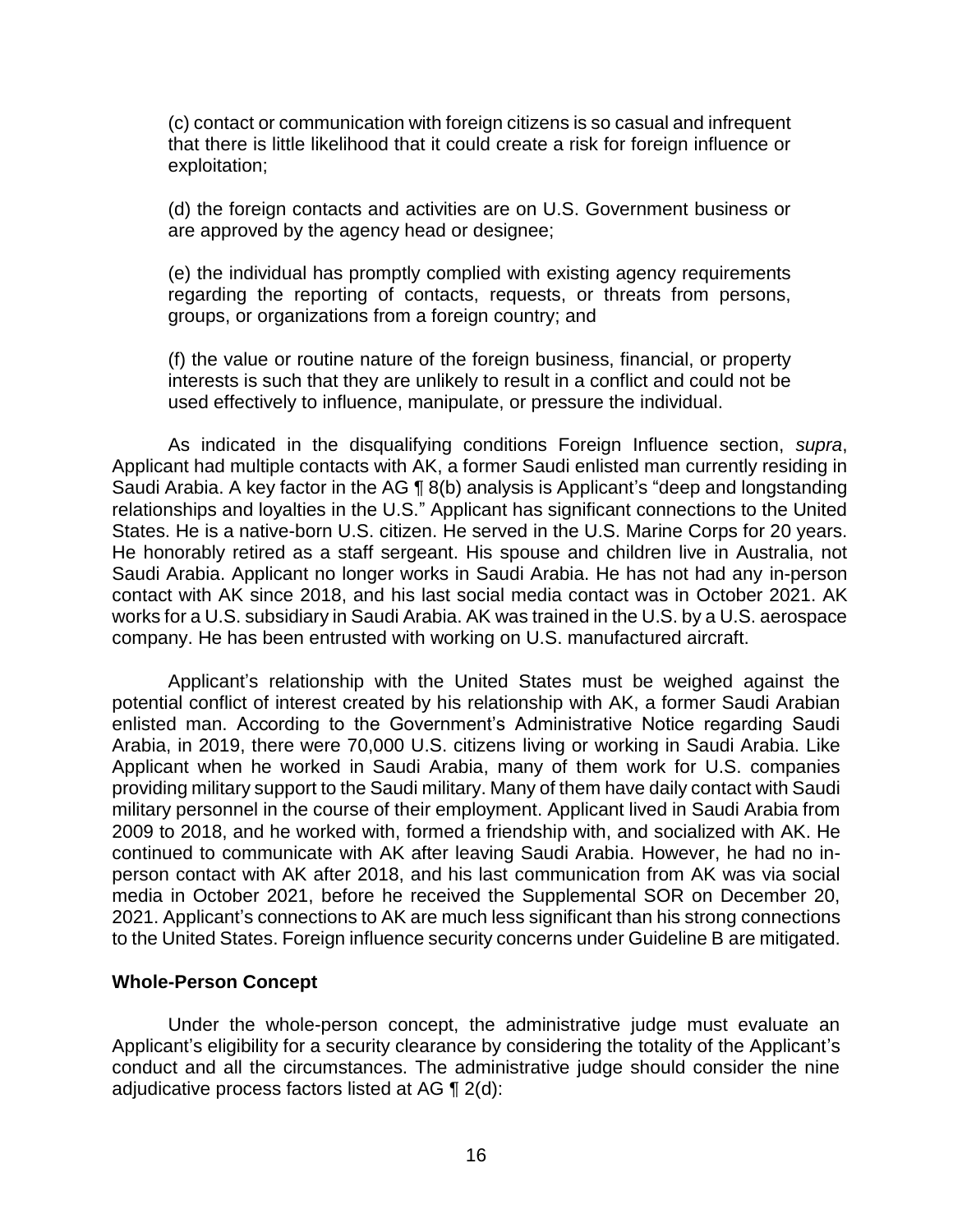(1) the nature, extent, and seriousness of the conduct; (2) the circumstances surrounding the conduct, to include knowledgeable participation; (3) the frequency and recency of the conduct; (4) the individual's age and maturity at the time of the conduct; (5) the extent to which participation is voluntary; (6) the presence or absence of rehabilitation and other permanent behavioral changes; (7) the motivation for the conduct; (8) the potential for pressure, coercion, exploitation, or duress; and (9) the likelihood of continuation or recurrence.

Under AG ¶ 2(c), "[t]he ultimate determination" of whether to grant a security clearance "must be an overall commonsense judgment based upon careful consideration of the guidelines" and the whole-person concept. My comments under Guidelines F and B are incorporated in my whole-person analysis. Some of the factors in AG ¶ 2(d) were addressed under those guidelines but some warrant additional comment.

Applicant is 45 years old, and he has been employed since July 2020 as a maintenance controller working in the Middle East (not Saudi Arabia) for an ally of the United States on high-performance fighter aircraft sold to the Middle Eastern country under the Foreign Military Sales program. He served on active duty in the Marine Corps from 1987 to 2007. He honorably retired as a staff sergeant. While in the Marine Corps, he served two tours in Iraq.

Applicant had multiple contacts with AK, a former military enlisted person in the Saudi Arabian military. These actions raise significant foreign influence security concerns. A Guideline B decision concerning Saudi Arabia must take into consideration the geopolitical situation and dangers in that country. *See* ISCR Case No. 04-02630 at 3 (App. Bd. May 23, 2007) (remanding because of insufficient discussion of geopolitical situation and suggesting expansion of whole-person discussion). Saudi Arabia is a dangerous place because of violence from terrorists and criminals, and Saudi Arabia does not respect the full spectrum of human rights. Terrorists have the ability to aggressively target the United States to obtain an advantage over the United States.

Applicant's years of Marine Corps service, including the dangers that service entailed, weigh towards mitigating security concerns. He has shown his patriotism, loyalty, and fidelity to the United States during his 20 years of Marine Corps service and post-Marine Corps retirement support to a DOD contractor. He served two tours in Iraq and received a Combat Action Badge as well as numerous other Marine Corps awards and ribbons.

In ISCR Case No. 17-00629 at 4 (App. Bd. May 24, 2018), the Appeal Board cogently explained the relevance of service in a combat or hostile fire zone on behalf of the United States:

Such evidence demonstrates that Applicant has repeatedly been willing to assume a high level of risk on behalf of the U.S. and shows his [or her] ties and sense of obligation to the U.S. could be sufficiently strong enough to support a favorable application of mitigating condition 8(b). *See* ISCR Case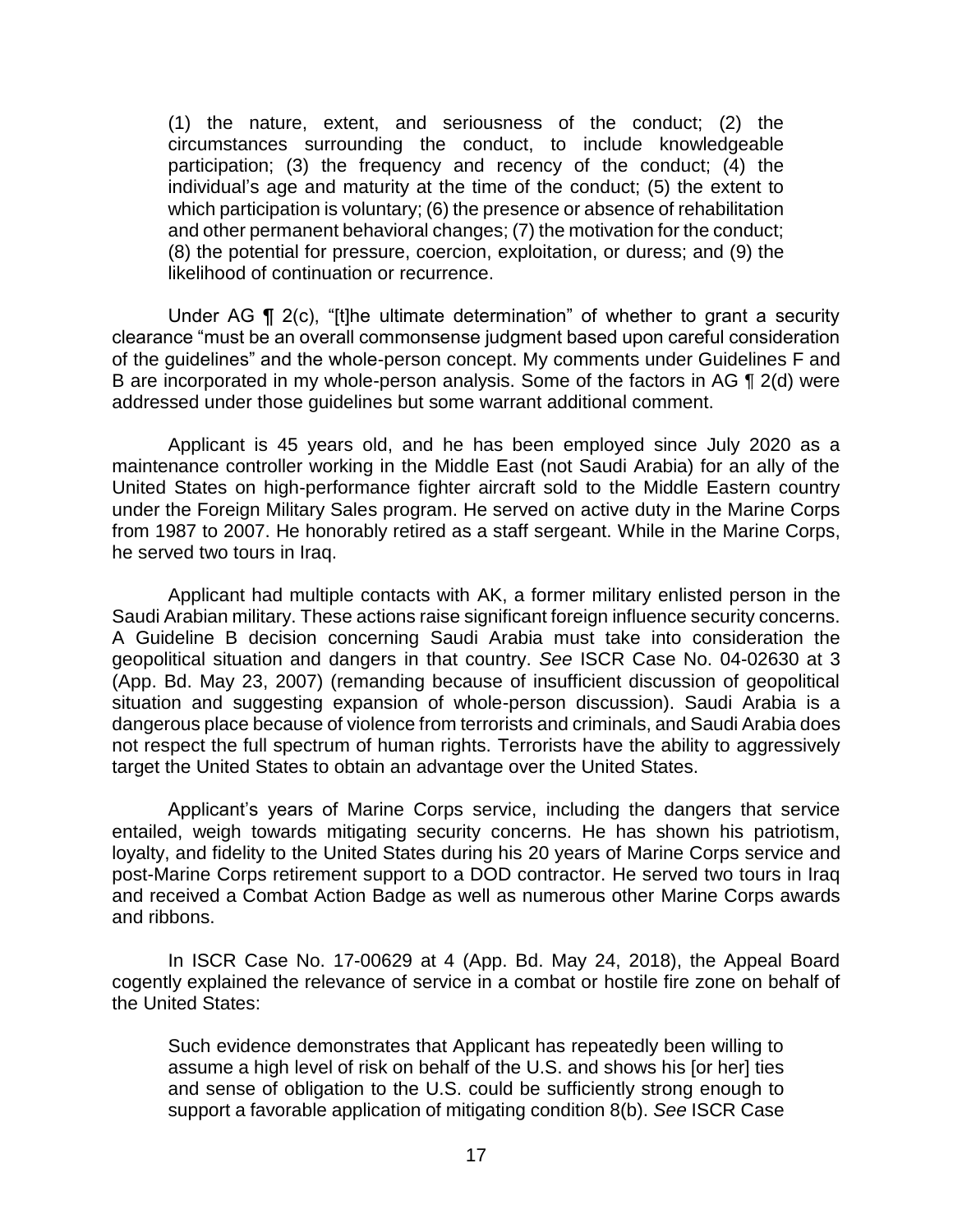No. 05-03846 at 6 (App. Bd. Nov 14, 2006). . . . *See also* ISCR Case No. 04-12363 at 2 (App. Bd. Jul. 14, 2006); ISCR Case No. 07-00034 at 2-3 (App. Bd. Feb. 5, 2008); and ISCR Case No. 10-02803 at 6 (App. Bd. Mar. 19, 2012).

Applicant has a documented history of service in a combat zone. His 20 years of Marine Corps service increase the probability that Applicant will recognize, resist, and report any attempts by a foreign power, terrorist group, or insurgent group to coerce or exploit him. *See* ISCR Case No. 07-00034 at 2 (App. Bd. Feb. 5, 2008). I have no doubt that Applicant would not succumb to any pressure or coercion to compromise classified information, and he would report any such attempts.

Applicant had a period of unemployment that ended in June 2020. He started making payments to his creditors in July 2020. Through payments to the five SOR creditors after July 2020, he reduced the balances of his five SOR debts from \$61,148 to \$40,128. The Appeal Board has addressed a key element in the whole-person analysis in financial cases stating:

. . . the concept of meaningful track record necessarily includes evidence of actual debt reduction through payment of debts. However, an applicant is not required, as a matter of law, to establish that he has paid off each and every debt listed in the SOR. All that is required is that an applicant demonstrate that he has . . . established a plan to resolve his financial problems and taken significant actions to implement that plan. The Judge can reasonably consider the entirety of an applicant's financial situation and his actions in evaluating the extent to which that applicant's plan for the reduction of his outstanding indebtedness is credible and realistic. *See*  Directive ¶ E2.2(a) (Available, reliable information about the person, past and present, favorable and unfavorable, should be considered in reaching a determination.) There is no requirement that a plan provide for payments on all outstanding debts simultaneously. Rather, a reasonable plan (and concomitant conduct) may provide for the payment of such debts one at a time. Likewise, there is no requirement that the first debts actually paid in furtherance of a reasonable debt plan be the ones listed in the SOR.

ISCR Case No. 07-06482 at 2-3 (App. Bd. May 21, 2008) (internal citations and quotation marks omitted).

Applicant understands what he needs to do to maintain his financial responsibility. His efforts at debt resolution have established a "meaningful track record" of debt repayment. I am confident he will maintain his financial responsibility.

I have carefully applied the law, as set forth in *Department of Navy v. Egan,* 484 U.S. 518 (1988), Exec. Or. 10865, the Directive, and the AGs, to the facts and circumstances in the context of the whole person. I conclude financial considerations and foreign influence security concerns are mitigated, and eligibility for access to classified information is granted.